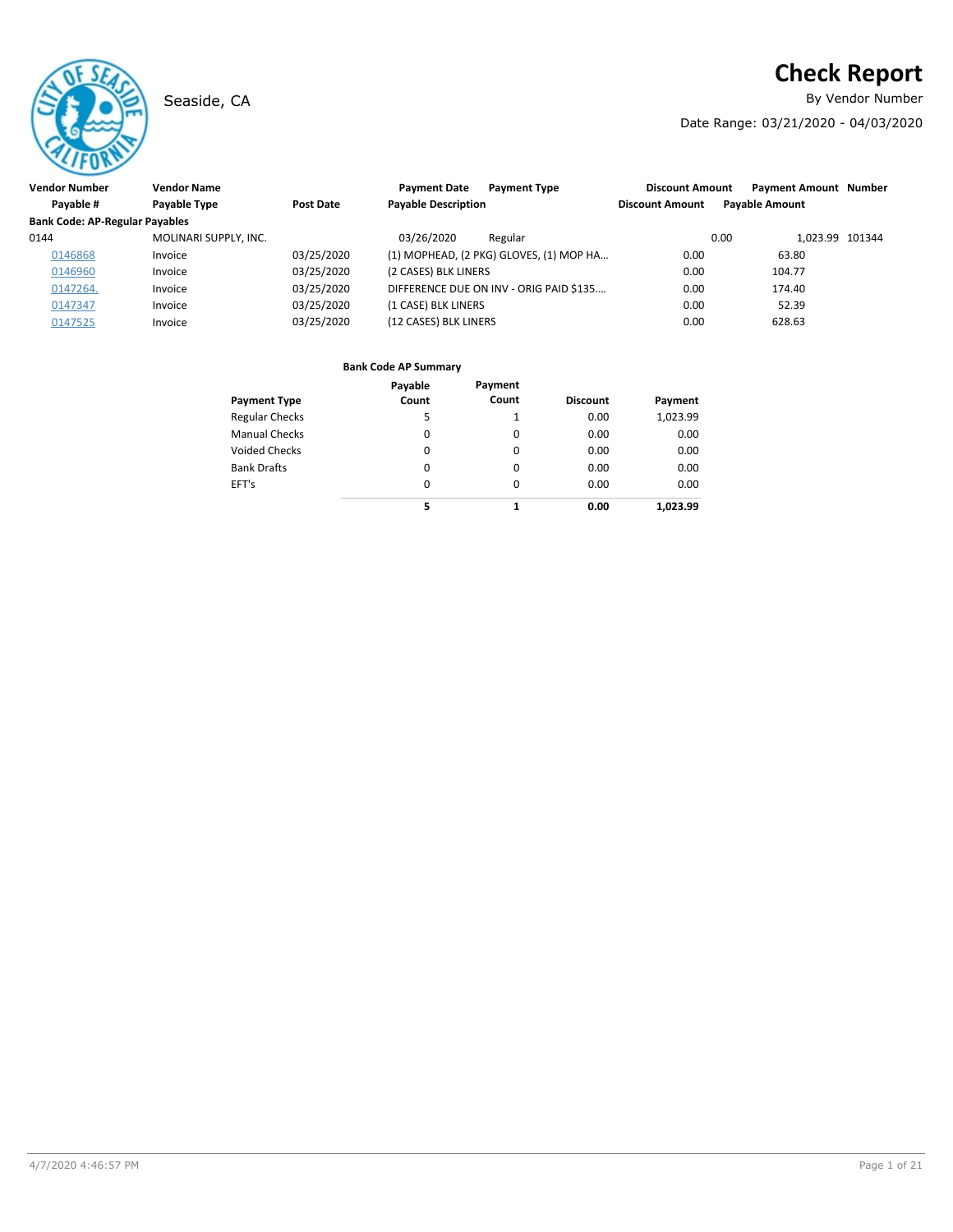| <b>Vendor Number</b>                  | <b>Vendor Name</b>          |                  | <b>Payment Date</b>           | <b>Payment Type</b> | <b>Discount Amount</b> |      | <b>Payment Amount Number</b> |                    |
|---------------------------------------|-----------------------------|------------------|-------------------------------|---------------------|------------------------|------|------------------------------|--------------------|
| Payable #                             | Payable Type                | <b>Post Date</b> | <b>Payable Description</b>    |                     | <b>Discount Amount</b> |      | <b>Payable Amount</b>        |                    |
| <b>Bank Code: PY-Payroll Payables</b> |                             |                  |                               |                     |                        |      |                              |                    |
| 0530                                  | CA. STATE DISBURSEMENT UNIT |                  | 04/01/2020                    | <b>Bank Draft</b>   |                        | 0.00 |                              | 299.07 6QA595A6657 |
| <b>INV0004247</b>                     | Invoice                     | 03/26/2020       | CASE NO.: 0530033626-01       |                     | 0.00                   |      | 299.07                       |                    |
| 0530                                  | CA. STATE DISBURSEMENT UNIT |                  | 04/01/2020                    | <b>Bank Draft</b>   |                        | 0.00 |                              | 603.69 6QA595A6657 |
| <b>INV0004250</b>                     | Invoice                     | 03/26/2020       | CASE NO: 200000001987788      |                     | 0.00                   |      | 603.69                       |                    |
| 0530                                  | CA. STATE DISBURSEMENT UNIT |                  | 04/01/2020                    | <b>Bank Draft</b>   |                        | 0.00 |                              | 307.70 6QA595A6657 |
| <b>INV0004223</b>                     | Invoice                     | 03/26/2020       | CASE NO.: 200000001441634     |                     | 0.00                   |      | 307.70                       |                    |
| 0530                                  | CA. STATE DISBURSEMENT UNIT |                  | 04/01/2020                    | <b>Bank Draft</b>   |                        | 0.00 |                              | 461.53 6QA595A6657 |
| INV0004249                            | Invoice                     | 03/26/2020       | CASE NO.: 200000001549267     |                     | 0.00                   |      | 461.53                       |                    |
| 0530                                  | CA. STATE DISBURSEMENT UNIT |                  | 04/01/2020                    | Bank Draft          |                        | 0.00 |                              | 114.75 6QA595A6657 |
| <b>INV0004224</b>                     | Invoice                     | 03/26/2020       | PARTICIPANT ID: 0470000090230 |                     | 0.00                   |      | 114.75                       |                    |
| 0530                                  | CA. STATE DISBURSEMENT UNIT |                  | 04/01/2020                    | <b>Bank Draft</b>   |                        | 0.00 |                              | 142.61 6QA595A6657 |
| <b>INV0004248</b>                     | Invoice                     | 03/26/2020       | CASE NO: 200000000125769      |                     | 0.00                   |      | 142.61                       |                    |
| 0530                                  | CA. STATE DISBURSEMENT UNIT |                  | 04/01/2020                    | <b>Bank Draft</b>   |                        | 0.00 |                              | 180.00 6QA595A6657 |
| INV0004251                            | Invoice                     | 03/26/2020       | CASE NO.: 0530015851-01       |                     | 0.00                   |      | 180.00                       |                    |

|                       | Payable  | Payment  |                 |          |
|-----------------------|----------|----------|-----------------|----------|
| <b>Payment Type</b>   | Count    | Count    | <b>Discount</b> | Payment  |
| <b>Regular Checks</b> | 0        | 0        | 0.00            | 0.00     |
| <b>Manual Checks</b>  | 0        | 0        | 0.00            | 0.00     |
| <b>Voided Checks</b>  | 0        | $\Omega$ | 0.00            | 0.00     |
| <b>Bank Drafts</b>    | 7        | 7        | 0.00            | 2,109.35 |
| EFT's                 | $\Omega$ | $\Omega$ | 0.00            | 0.00     |
|                       |          |          | 0.00            | 2.109.35 |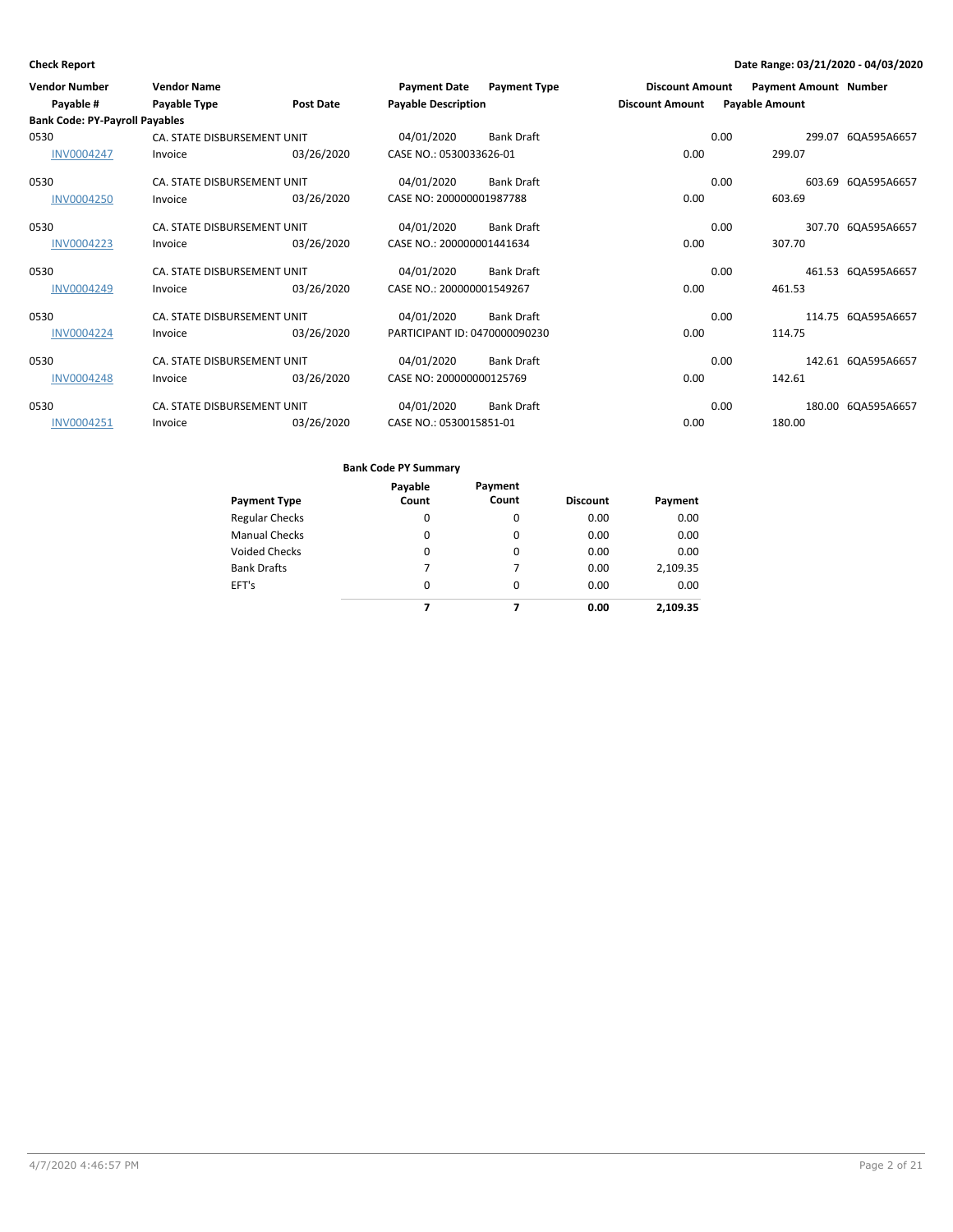| <b>Vendor Number</b>                  | <b>Vendor Name</b>                  |                  | <b>Payment Date</b>             | <b>Payment Type</b>                                | <b>Discount Amount</b> |      | <b>Payment Amount Number</b> |               |
|---------------------------------------|-------------------------------------|------------------|---------------------------------|----------------------------------------------------|------------------------|------|------------------------------|---------------|
| Payable #                             | Payable Type                        | <b>Post Date</b> | <b>Payable Description</b>      |                                                    | <b>Discount Amount</b> |      | <b>Payable Amount</b>        |               |
| <b>Bank Code: AP-Regular Payables</b> |                                     |                  |                                 |                                                    |                        |      |                              |               |
| 0759                                  | MONTEREY CO. WEEKLY CLASSIFIEDS     |                  | 03/26/2020                      | Regular                                            |                        | 0.00 |                              | 619.00 101346 |
| 03/06/20CCSEA                         | Invoice                             | 03/24/2020       |                                 | WEDDING GUIDE MAGAZINE / ACCT KEY CC               | 0.00                   |      | 619.00                       |               |
| 0898                                  | <b>CRYSTAL SPRINGS WATER</b>        |                  | 03/26/2020                      | Regular                                            |                        | 0.00 |                              | 128.00 101308 |
| 0000300482                            | Invoice                             | 03/24/2020       |                                 | 440 HARCOURT - ENGINEERING 2/3/2020                | 0.00                   |      | 16.75                        |               |
| 0000300483                            | Invoice                             | 03/24/2020       | 440 HARCOURT AVE - RMS 2/3/2020 |                                                    | 0.00                   |      | 40.50                        |               |
| 0000312181                            | Invoice                             | 03/24/2020       | 656 BROADWAY AVE 2/18/20        |                                                    | 0.00                   |      | 9.50                         |               |
| 0000316208                            | Invoice                             | 03/24/2020       |                                 | 440 HARCOURT - ENGINEERING 2/25/20                 | 0.00                   |      | 14.25                        |               |
| 0000316209                            | Invoice                             | 03/24/2020       | 440 HARCOURT AVE - RMS 2/25/20  |                                                    | 0.00                   |      | 32.00                        |               |
| 0000320309                            | Invoice                             | 03/24/2020       |                                 | 440 HARCOURT - ENGINEERING 2/29/20                 | 0.00                   |      | 5.00                         |               |
| 0000320310                            | Invoice                             | 03/24/2020       | 440 HARCOURT AVE - RMS 2/29/20  |                                                    | 0.00                   |      | 5.00                         |               |
| 0000320311                            | Invoice                             | 03/24/2020       | 656 BROADWAY AVE 2/29/20        |                                                    | 0.00                   |      | 5.00                         |               |
|                                       |                                     |                  |                                 |                                                    |                        |      |                              |               |
| 0954                                  | DAVID L. GAMBETTA                   |                  | 03/26/2020                      | Regular                                            |                        | 0.00 |                              | 156.10 101309 |
| 31133                                 | Invoice                             | 03/24/2020       | (1) MORRISON FILL CAP           |                                                    | 0.00                   |      | 156.10                       |               |
| 0981                                  | DEL MAR FRENCH LAUNDRY, INC.        |                  | 03/26/2020                      | Regular                                            |                        | 0.00 |                              | 234.00 101311 |
| 2/14/2020                             | Invoice                             | 03/24/2020       |                                 | RECREATION DEPT - 24 TABLE CLOTHS 2/14/            | 0.00                   |      | 156.00                       |               |
| 2/24/2020                             | Invoice                             | 03/24/2020       |                                 | RECREATION DEPT - 8 TABLE CLOTHS 2/24/2            | 0.00                   |      | 52.00                        |               |
| 2/3/2020                              | Invoice                             | 03/24/2020       |                                 | RECREATION DEPT - 4 TABLE CLOTHS 2/3/20            | 0.00                   |      | 26.00                        |               |
|                                       |                                     |                  |                                 |                                                    |                        |      |                              |               |
| 0988                                  | DEL REY CAR WASH                    |                  | 03/26/2020                      | Regular                                            |                        | 0.00 |                              | 54.00 101312  |
| 1086                                  | Invoice                             | 03/24/2020       |                                 | (3) FULL SERVICE CAR WASH - PUBLIC WORKS           | 0.00                   |      | 54.00                        |               |
| 1133                                  | CHARLES R. ELLICOTT                 |                  | 03/26/2020                      | Regular                                            |                        | 0.00 |                              | 180.00 101301 |
| DEP 8/2/20                            | Invoice                             | 03/24/2020       |                                 | DEPOSIT FOR SUNDAY BLUES ON 8/2/2020               | 0.00                   |      | 180.00                       |               |
|                                       |                                     |                  |                                 |                                                    |                        |      |                              |               |
| 1188                                  | FERGUSON ENTERPRISES INC #686       |                  | 03/26/2020                      | Regular                                            |                        | 0.00 |                              | 101.93 101317 |
| 8363438                               | Invoice                             | 03/24/2020       |                                 | MISC SUPPLIES FOR FT ORD FIRE STATION              | 0.00                   |      | 59.26                        |               |
| 8365330                               | Invoice                             | 03/24/2020       |                                 | MISC SUPPLIES FOR FT ORD FIRE STATION              | 0.00                   |      | 42.67                        |               |
| 1224                                  | <b>FIRST ALARM</b>                  |                  | 03/26/2020                      | Regular                                            |                        | 0.00 |                              | 733.62 101318 |
| 533551                                | Invoice                             | 03/24/2020       |                                 | 4/1/20-6/30/20 - 220 COE AVE MONITORING            | 0.00                   |      | 542.01                       |               |
| 533721                                | Invoice                             | 03/24/2020       |                                 | 4/1/20-6/30/20 - 1136 WHEELER ST MONIT             | 0.00                   |      | 191.61                       |               |
| 1334                                  | JOHN C GEMMA                        |                  | 03/26/2020                      |                                                    |                        | 0.00 | 10.899.00 101334             |               |
| CS1918                                | Invoice                             | 03/24/2020       |                                 | Regular<br>(3) Veeam ESSENTIALS 2-CORE RENEWAL 1YR | 0.00                   |      | 657.00                       |               |
| CS1919                                | Invoice                             | 03/24/2020       |                                 | NOV - DEC 2019 NETWORK SUPPORT SVCS                | 0.00                   |      | 1,000.00                     |               |
|                                       | Invoice                             | 03/24/2020       |                                 | JAN - FEB 2020 NETWORK SUPPORT SVCS                | 0.00                   |      | 1,000.00                     |               |
| CS2001<br>CS2002                      | Invoice                             | 03/25/2020       | VMware SOFTWARE+ 1-YR MAINT     |                                                    | 0.00                   |      | 8,242.00                     |               |
|                                       |                                     |                  |                                 |                                                    |                        |      |                              |               |
| 1385                                  | GOVT FINANCE OFFICERS ASSOCIATION   |                  | 03/26/2020                      | Regular                                            |                        | 0.00 |                              | 530.00 101323 |
| 192323003                             | Invoice                             | 03/24/2020       |                                 | APPL FOR CERT. OF ACHIEVEMENT FOR EXCE             | 0.00                   |      | 530.00                       |               |
| 1391                                  | <b>GRANITE CONSTRUCTION COMPANY</b> |                  | 03/26/2020                      | Regular                                            |                        | 0.00 |                              | 479.96 101324 |
| 1757368                               | Invoice                             | 03/24/2020       |                                 | TICKET #15595093 / 1.93 TNS 1/2" HMA64             | 0.00                   |      | 177.12                       |               |
| 1759655                               | Invoice                             | 03/24/2020       |                                 | TICKET #15595228 / 1.79 TNS 1/2" HMA64             | 0.00                   |      | 164.27                       |               |
| 1759911                               | Invoice                             | 03/24/2020       |                                 | TICKET #15595262 / 1.51 TNS 1/2" HMA64             | 0.00                   |      | 138.57                       |               |
|                                       |                                     |                  |                                 |                                                    |                        |      |                              |               |
| 1392                                  | <b>GRANITE ROCK COMPANY</b>         |                  | 03/26/2020                      | Regular                                            |                        | 0.00 |                              | 179.92 101325 |
| 1225220                               | Invoice                             | 03/24/2020       |                                 | TICKET #697861 / 2.43 TNS COARSE PLASTR            | 0.00                   |      | 144.69                       |               |
| 1225312                               | Invoice                             | 03/24/2020       |                                 | TICKET #697319 / (1) WOLFPEAK CPR POL              | 0.00                   |      | 35.23                        |               |
| 2102                                  | MARTIN'S IRRIGATION SUPPLY, INC.    |                  | 03/26/2020                      | Regular                                            |                        | 0.00 | 3,163.45 101339              |               |
| 560535                                | Invoice                             | 03/24/2020       | MISC SUPPLIES FOR FREMONT       |                                                    | 0.00                   |      | 355.37                       |               |
| 560684                                | Invoice                             | 03/24/2020       |                                 | MISC SUPPLIES - CNT FREMONT 2/7/2020               | 0.00                   |      | 1,601.68                     |               |
| 560763                                | Invoice                             | 03/24/2020       | (1) 24 x 42 BACKFLOW COVER      |                                                    | 0.00                   |      | 221.11                       |               |
| 561824                                | Invoice                             | 03/24/2020       | MISC SUPPLIES FOR FREMONT       |                                                    | 0.00                   |      | 839.17                       |               |
| 562415                                | Invoice                             | 03/24/2020       | (4) PURPLE 10 ROUND VALVE BOX   |                                                    | 0.00                   |      | 77.13                        |               |
| 562646                                | Invoice                             | 03/24/2020       |                                 | (5) GOPHER GASSER, (1) RAT RACE SPRAY QT           | 0.00                   |      | 68.99                        |               |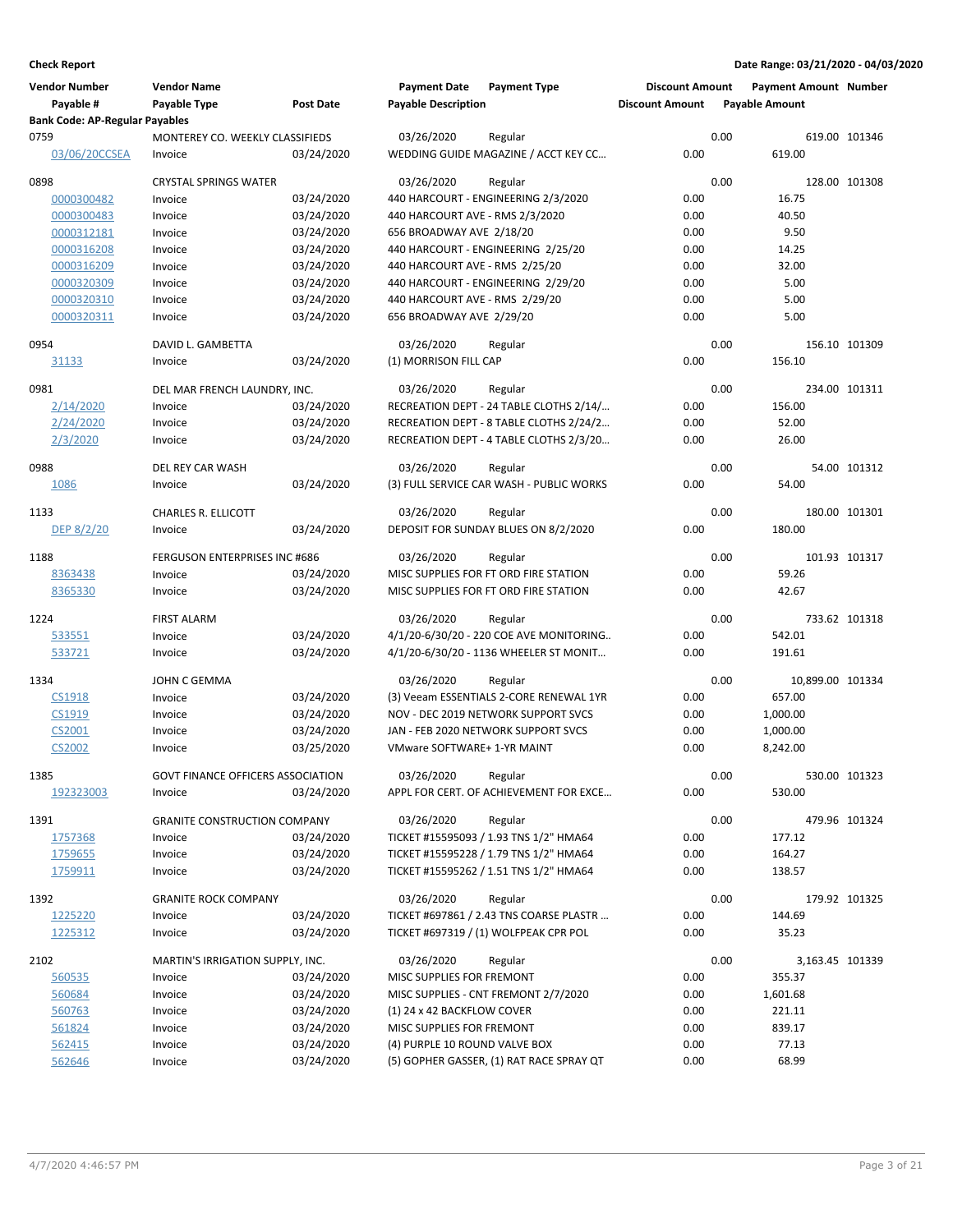| <b>Vendor Number</b>     | <b>Vendor Name</b>             |            | <b>Payment Date</b>        | <b>Payment Type</b>                    | <b>Discount Amount</b> | <b>Payment Amount Number</b> |               |
|--------------------------|--------------------------------|------------|----------------------------|----------------------------------------|------------------------|------------------------------|---------------|
| Payable #                | <b>Payable Type</b>            | Post Date  | <b>Payable Description</b> |                                        | <b>Discount Amount</b> | <b>Pavable Amount</b>        |               |
| 2186                     | <b>MISSION UNIFORM SERVICE</b> |            | 03/26/2020                 | Regular                                |                        | 0.00                         | 699.00 101343 |
| 511481398                | Invoice                        | 03/24/2020 |                            | RECREATION DEPT WEEKLY UNIFORM SVC 1   | 0.00                   | 152.96                       |               |
| 511521615                | Invoice                        | 03/24/2020 |                            | RECREATION DEPT WEEKLY UNIFORM SVC 1   | 0.00                   | 169.10                       |               |
| 511721818                | Invoice                        | 03/24/2020 |                            | RECREATION DEPT WEEKLY UNIFORM SVC 1   | 0.00                   | 169.10                       |               |
| 511996508                | Invoice                        | 03/24/2020 |                            | RECREATION DEPT WEEKLY UNIFORM SVC 3   | 0.00                   | 34.00                        |               |
| 512016514                | Invoice                        | 03/24/2020 |                            | RECREATION DEPT WEEKLY UNIFORM SVC 3   | 0.00                   | 173.84                       |               |
| 2236                     | <b>MBS BUSINESS SYSTEMS</b>    |            | 03/26/2020                 | Regular                                |                        | 0.00                         | 107.36 101340 |
| 380960                   | Invoice                        | 03/24/2020 |                            | 610 OLYMPIA AVE - KONICA MINOLTA LEASE | 0.00                   | 107.36                       |               |
| 2342                     | MONTEREY REGIONAL WASTE        |            | 03/26/2020                 | Regular                                |                        | 0.00                         | 399.90 101349 |
| SCALES FEB20 056 Invoice |                                | 03/25/2020 | SCALES FEB20 056           |                                        | 0.00                   | 399.90                       |               |

| <b>Payment Type</b>   | Payable<br>Count | Payment<br>Count | <b>Discount</b> | Payment   |
|-----------------------|------------------|------------------|-----------------|-----------|
| <b>Regular Checks</b> | 42               | 16               | 0.00            | 18,665.24 |
| <b>Manual Checks</b>  | 0                | 0                | 0.00            | 0.00      |
| <b>Voided Checks</b>  | 0                | 0                | 0.00            | 0.00      |
| <b>Bank Drafts</b>    | 0                | 0                | 0.00            | 0.00      |
| EFT's                 | $\Omega$         | $\Omega$         | 0.00            | 0.00      |
|                       | 42               | 16               | 0.00            | 18,665.24 |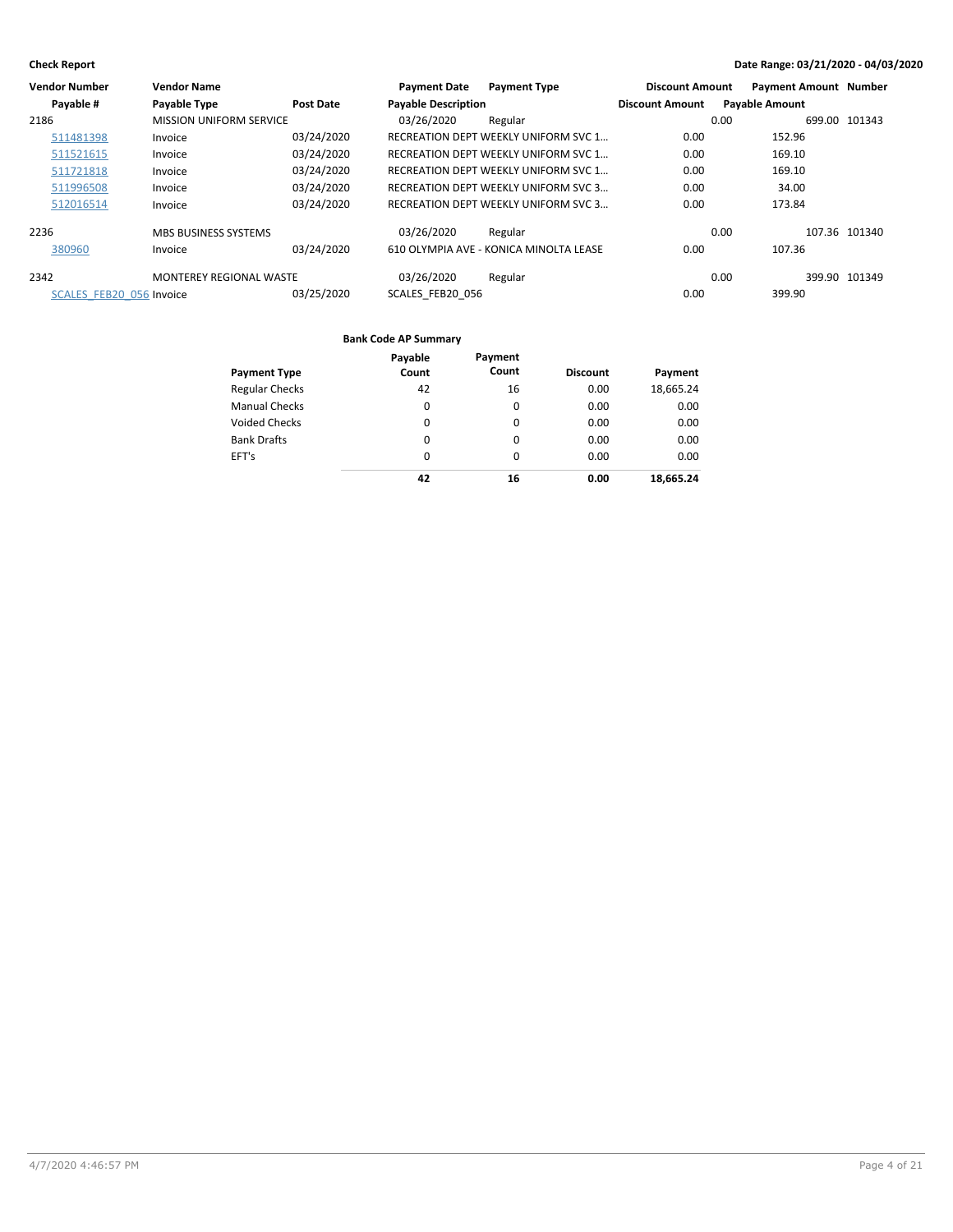| Vendor Number                         | <b>Vendor Name</b>            |            | <b>Payment Date</b><br><b>Payment Type</b> | <b>Discount Amount</b> | <b>Payment Amount Number</b> |  |
|---------------------------------------|-------------------------------|------------|--------------------------------------------|------------------------|------------------------------|--|
| Pavable #                             | Payable Type                  | Post Date  | <b>Payable Description</b>                 | <b>Discount Amount</b> | <b>Payable Amount</b>        |  |
| <b>Bank Code: PY-Payroll Payables</b> |                               |            |                                            |                        |                              |  |
| 2346                                  | <b>MONTEREY SPORTS CENTER</b> |            | 03/26/2020<br>Regular                      | 0.00                   | 1.116.00 19093               |  |
| CM0000376                             | Credit Memo                   | 03/26/2020 | <b>GYM MBRSHIP - SINGLE</b>                | 0.00                   | $-56.00$                     |  |
| <b>INV0004188</b>                     | Invoice                       | 03/12/2020 | <b>GYM MBRSHIP - SINGLE</b>                | 0.00                   | 448.00                       |  |
| INV0004189                            | Invoice                       | 03/12/2020 | <b>GYM MBRSHP - SENIOR</b>                 | 0.00                   | 44.00                        |  |
| <b>INV0004190</b>                     | Invoice                       | 03/12/2020 | <b>GYM MBRSHIP - FAMILY</b>                | 0.00                   | 680.00                       |  |

| Payment Type          | Payable<br>Count | Payment<br>Count | <b>Discount</b> | Payment  |
|-----------------------|------------------|------------------|-----------------|----------|
| <b>Regular Checks</b> | 4                | 1                | 0.00            | 1,116.00 |
| Manual Checks         | 0                | 0                | 0.00            | 0.00     |
| Voided Checks         | $\Omega$         | 0                | 0.00            | 0.00     |
| <b>Bank Drafts</b>    | 0                | 0                | 0.00            | 0.00     |
| EFT's                 | $\Omega$         | 0                | 0.00            | 0.00     |
|                       | 4                | 1                | 0.00            | 1.116.00 |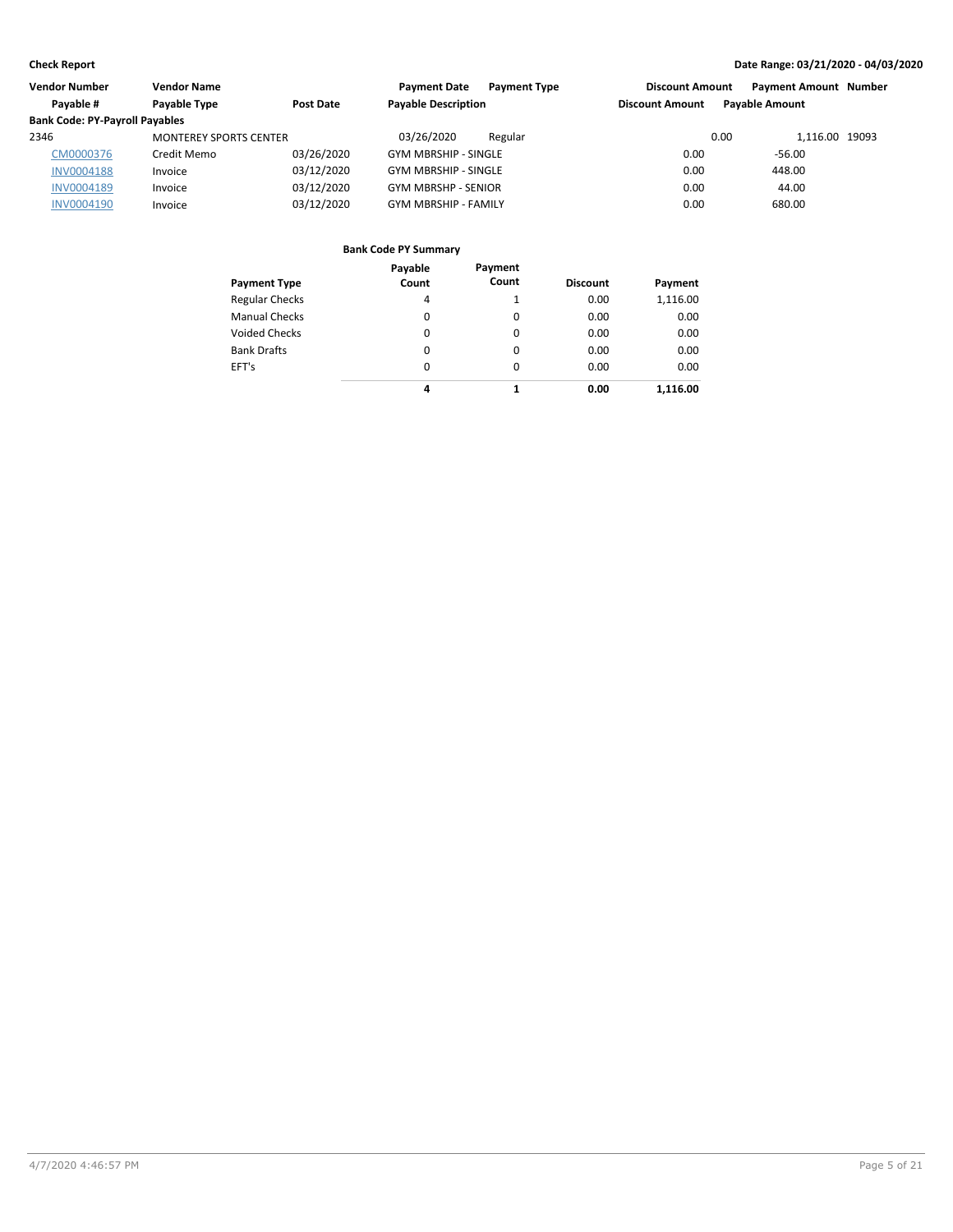|      | <b>Vendor Number</b>                  | <b>Vendor Name</b>                |                  | <b>Payment Date</b>               | <b>Payment Type</b> | <b>Discount Amount</b> |      | <b>Payment Amount Number</b> |               |
|------|---------------------------------------|-----------------------------------|------------------|-----------------------------------|---------------------|------------------------|------|------------------------------|---------------|
|      | Payable #                             | Payable Type                      | <b>Post Date</b> | <b>Payable Description</b>        |                     | <b>Discount Amount</b> |      | <b>Payable Amount</b>        |               |
|      | <b>Bank Code: AP-Regular Payables</b> |                                   |                  |                                   |                     |                        |      |                              |               |
| 2351 |                                       | <b>MONTEREY TIRE SERVICE</b>      |                  | 03/26/2020                        | Regular             |                        | 0.00 |                              | 54.63 101350  |
|      | 1-93489                               | Invoice                           | 03/25/2020       | (10) DFP TIRE DISPOSAL FEE PASS.  |                     | 0.00                   |      | 54.63                        |               |
| 2652 |                                       | <b>PACIFIC GAS &amp; ELECTRIC</b> |                  | 03/26/2020                        | Regular             |                        | 0.00 | 46,647.18 101351             |               |
|      | 8460074755-8 3/1 Invoice              |                                   | 03/25/2020       | PG&E Collective 3/01/2020         |                     | 0.00                   |      | 46,647.18                    |               |
| 2652 |                                       | <b>PACIFIC GAS &amp; ELECTRIC</b> |                  | 03/26/2020                        | Regular             |                        | 0.00 | 4,964.07 101352              |               |
|      | PGE Individuals 3/ Invoice            |                                   | 03/20/2020       | PGE Individuals 3/20/20           |                     | 0.00                   |      | 4,964.07                     |               |
| 2849 |                                       | PREMIUM AUTO PARTS, INC.          |                  | 03/26/2020                        | Regular             |                        | 0.00 |                              | 336.69 101356 |
|      | 7474-181638                           | Invoice                           | 03/25/2020       | (4) FUEL LINE HOSES               |                     | 0.00                   |      | 6.03                         |               |
|      | 7474-181640                           | Invoice                           | 03/25/2020       | (3) FUEL LINE HOSES               |                     | 0.00                   |      | 9.18                         |               |
|      | 7474-181724                           | Invoice                           | 03/25/2020       | (2) XTRACLEAR, (1) WIPER BLADE-13 |                     | 0.00                   |      | 29.57                        |               |
|      | 7474-181726                           | Invoice                           | 03/25/2020       | (1) BATTERY-GOLD                  |                     | 0.00                   |      | 143.01                       |               |
|      | 7474-182013                           | Invoice                           | 03/25/2020       | (1) BATTERY-GOLD                  |                     | 0.00                   |      | 143.01                       |               |
|      | 7474-182020                           | Invoice                           | 03/25/2020       | (1) BATT HLDDWN J-BOLT            |                     | 0.00                   |      | 5.89                         |               |

| <b>Payment Type</b>   | Payable<br>Count | Payment<br>Count | <b>Discount</b> | Payment   |
|-----------------------|------------------|------------------|-----------------|-----------|
| <b>Regular Checks</b> | 9                | 4                | 0.00            | 52,002.57 |
| <b>Manual Checks</b>  | 0                | 0                | 0.00            | 0.00      |
| <b>Voided Checks</b>  | $\Omega$         | $\Omega$         | 0.00            | 0.00      |
| <b>Bank Drafts</b>    | 0                | 0                | 0.00            | 0.00      |
| EFT's                 | $\Omega$         | $\Omega$         | 0.00            | 0.00      |
|                       | 9                | 4                | 0.00            | 52.002.57 |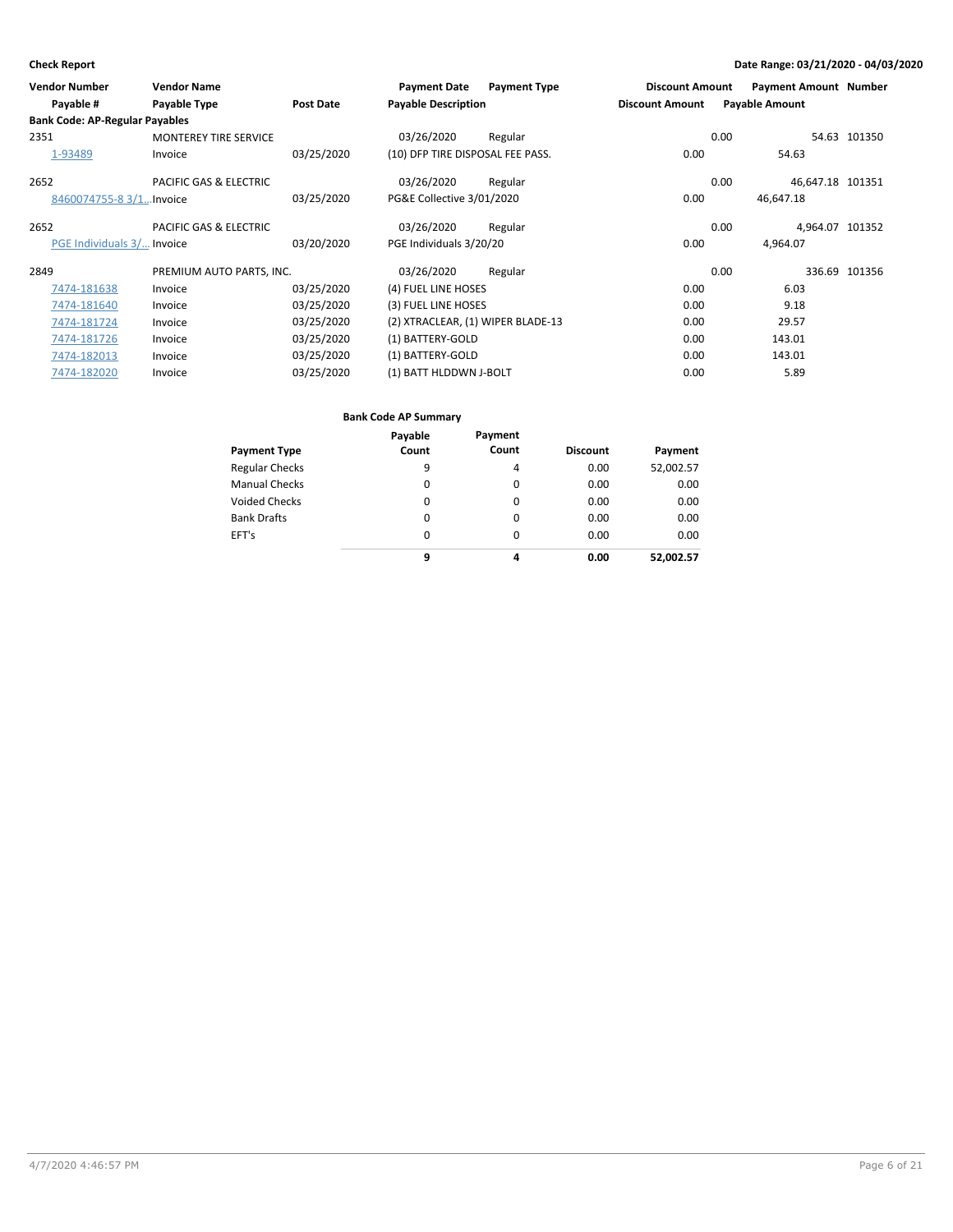| <b>Vendor Number</b>                  | <b>Vendor Name</b>                  |                  | <b>Payment Date</b>                   | <b>Payment Type</b> | <b>Discount Amount</b> |      | <b>Payment Amount Number</b> |                       |
|---------------------------------------|-------------------------------------|------------------|---------------------------------------|---------------------|------------------------|------|------------------------------|-----------------------|
| Payable #                             | Payable Type                        | <b>Post Date</b> | <b>Payable Description</b>            |                     | <b>Discount Amount</b> |      | <b>Payable Amount</b>        |                       |
| <b>Bank Code: PY-Payroll Payables</b> |                                     |                  |                                       |                     |                        |      |                              |                       |
| 2877                                  | PUBLIC EMPLOYEES' RETIREMENT SYSTEM |                  | 03/24/2020                            | <b>Bank Draft</b>   |                        | 0.00 |                              | -168.35 1001530355    |
| CM0000386                             | Credit Memo                         | 02/27/2020       | ORTIZ NON-CONT ADJ                    |                     | 0.00                   |      | $-168.35$                    |                       |
| 2877                                  | PUBLIC EMPLOYEES' RETIREMENT SYSTEM |                  | 03/24/2020                            | <b>Bank Draft</b>   |                        | 0.00 |                              | 0.05 1001530355       |
| DM0000441                             | Debit Memo                          | 02/27/2020       | ADJ DUE TO ROUNDING                   |                     | 0.00                   |      | 0.05                         |                       |
|                                       |                                     |                  |                                       |                     |                        |      |                              |                       |
| 2877                                  | PUBLIC EMPLOYEES' RETIREMENT SYSTEM |                  | 03/24/2020                            | <b>Bank Draft</b>   |                        | 0.00 |                              | 1,063.63 1001530355   |
| DM0000438                             | Debit Memo                          | 02/27/2020       | ROBINSON CONT ADJ T/B REIMB           |                     | 0.00                   |      | 1,063.63                     |                       |
| 2877                                  | PUBLIC EMPLOYEES' RETIREMENT SYSTEM |                  | 03/24/2020                            | <b>Bank Draft</b>   |                        | 0.00 |                              | 153.63 1001530355     |
| DM0000440                             | Debit Memo                          | 02/27/2020       | PERS CONT ADJ T/B CREDITED            |                     | 0.00                   |      | 153.63                       |                       |
|                                       |                                     |                  |                                       |                     |                        |      |                              |                       |
| 2877                                  | PUBLIC EMPLOYEES' RETIREMENT SYSTEM |                  | 03/24/2020                            | <b>Bank Draft</b>   |                        | 0.00 |                              | 12.54 1001530355      |
| DM0000436                             | Debit Memo                          | 02/27/2020       | PREMUTATI SPEC PAY CONT ADJ           |                     | 0.00                   |      | 12.54                        |                       |
| 2877                                  | PUBLIC EMPLOYEES' RETIREMENT SYSTEM |                  |                                       | <b>Bank Draft</b>   |                        | 0.00 |                              | 134,671.88 1001530355 |
| INV0004159                            | Invoice                             | 02/27/2020       | 03/24/2020<br><b>SURVIVOR BENEFIT</b> |                     | 0.00                   |      | 134,671.88                   |                       |
|                                       |                                     |                  |                                       |                     |                        |      |                              |                       |
| 2877                                  | PUBLIC EMPLOYEES' RETIREMENT SYSTEM |                  | 03/24/2020                            | <b>Bank Draft</b>   |                        | 0.00 |                              | 1,292.47 1001530355   |
| DM0000437                             | Debit Memo                          | 02/27/2020       | MARTINEZ CONT ADJ T/B REIMB           |                     | 0.00                   |      | 1,292.47                     |                       |
|                                       |                                     |                  |                                       |                     |                        |      |                              |                       |
| 2877                                  | PUBLIC EMPLOYEES' RETIREMENT SYSTEM |                  | 03/24/2020                            | <b>Bank Draft</b>   |                        | 0.00 |                              | 2.71 1001530355       |
| DM0000439                             | Debit Memo                          | 02/27/2020       | <b>HASTINGS ER CONT ADJ</b>           |                     | 0.00                   |      | 2.71                         |                       |
| 2877                                  | PUBLIC EMPLOYEES' RETIREMENT SYSTEM |                  | 04/03/2020                            | <b>Bank Draft</b>   |                        | 0.00 |                              | -9.83 1001535604      |
| CM0000388                             | Credit Memo                         | 03/12/2020       | NELSON RETRO ADJ T/B REP              |                     | 0.00                   |      | $-9.83$                      |                       |
|                                       |                                     |                  |                                       |                     |                        |      |                              |                       |
| 2877                                  | PUBLIC EMPLOYEES' RETIREMENT SYSTEM |                  | 04/03/2020                            | <b>Bank Draft</b>   |                        | 0.00 |                              | 971.14 1001535604     |
| DM0000444                             | Debit Memo                          | 03/12/2020       | ROBINSON CONT ADJ T/B REIMB           |                     | 0.00                   |      | 971.14                       |                       |
| 2877                                  | PUBLIC EMPLOYEES' RETIREMENT SYSTEM |                  | 04/03/2020                            | <b>Bank Draft</b>   |                        | 0.00 |                              | 0.06 1001535604       |
| DM0000446                             | Debit Memo                          | 03/12/2020       | ADJ DUE TO ROUNDING                   |                     | 0.00                   |      | 0.06                         |                       |
|                                       |                                     |                  |                                       |                     |                        |      |                              |                       |
| 2877                                  | PUBLIC EMPLOYEES' RETIREMENT SYSTEM |                  | 04/03/2020                            | <b>Bank Draft</b>   |                        | 0.00 |                              | 1,180.08 1001535604   |
| DM0000443                             | Debit Memo                          | 03/12/2020       | MARTINEZ CONT ADJ T/B REIMB           |                     | 0.00                   |      | 1,180.08                     |                       |
| 2877                                  | PUBLIC EMPLOYEES' RETIREMENT SYSTEM |                  | 04/03/2020                            | <b>Bank Draft</b>   |                        | 0.00 |                              | -35.63 1001535604     |
| DM0000442                             | Credit Memo                         | 03/12/2020       | FAILAUGA RETRO ADJ T/B REP            |                     | 0.00                   |      | $-35.63$                     |                       |
|                                       |                                     |                  |                                       |                     |                        |      |                              |                       |
| 2877                                  | PUBLIC EMPLOYEES' RETIREMENT SYSTEM |                  | 04/03/2020                            | Bank Draft          |                        | 0.00 |                              | 121,937.58 1001535604 |
| <b>INV0004207</b>                     | Invoice                             | 03/12/2020       | <b>SURVIVOR BENEFIT</b>               |                     | 0.00                   |      | 121,937.58                   |                       |
| 2877                                  | PUBLIC EMPLOYEES' RETIREMENT SYSTEM |                  | 04/03/2020                            | <b>Bank Draft</b>   |                        | 0.00 |                              | 168.35 1001535604     |
| DM0000445                             | Debit Memo                          | 03/12/2020       | ORTIZ CONT REV ADJ                    |                     | 0.00                   |      | 168.35                       |                       |
|                                       |                                     |                  |                                       |                     |                        |      |                              |                       |
| 2877                                  | PUBLIC EMPLOYEES' RETIREMENT SYSTEM |                  | 04/03/2020                            | <b>Bank Draft</b>   |                        | 0.00 |                              | -7.03 1001535604      |
| CM0000387                             | Credit Memo                         | 03/12/2020       | RAMIREZ, ROSMERY RETRO ADJ T/B REP    |                     | 0.00                   |      | $-7.03$                      |                       |
|                                       |                                     |                  |                                       |                     |                        |      |                              |                       |
| 2877                                  | PUBLIC EMPLOYEES' RETIREMENT SYSTEM |                  | 04/03/2020                            | <b>Bank Draft</b>   | 0.00                   | 0.00 | $-9.69$                      | -9.69 1001535604      |
| CM0000389                             | Credit Memo                         | 03/12/2020       | DAVIS, DOMINIQUE RETRO ADJ T/B REP    |                     |                        |      |                              |                       |

| <b>Payment Type</b>   | Payable<br>Count | Payment<br>Count | <b>Discount</b> | Payment    |
|-----------------------|------------------|------------------|-----------------|------------|
| <b>Regular Checks</b> | 0                | 0                | 0.00            | 0.00       |
| <b>Manual Checks</b>  | 0                | 0                | 0.00            | 0.00       |
| <b>Voided Checks</b>  | 0                | 0                | 0.00            | 0.00       |
| <b>Bank Drafts</b>    | 17               | 17               | 0.00            | 261,223.59 |
| EFT's                 | 0                | 0                | 0.00            | 0.00       |
|                       | 17               | 17               | 0.00            | 261,223.59 |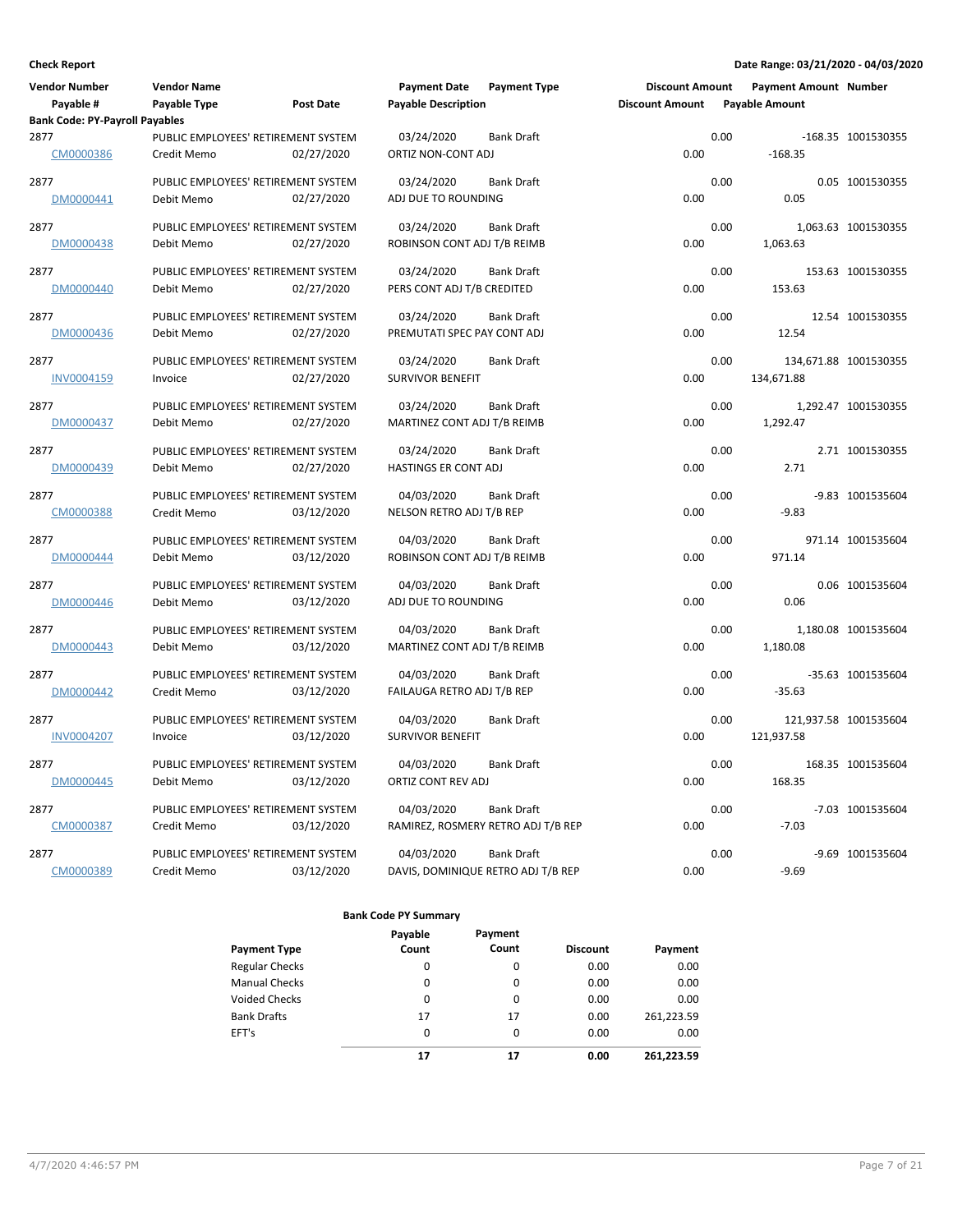| Vendor Number                         | Vendor Name                  |            | <b>Payment Date</b>        | <b>Payment Type</b>               | <b>Discount Amount</b> | Payment Amount Number   |  |
|---------------------------------------|------------------------------|------------|----------------------------|-----------------------------------|------------------------|-------------------------|--|
| Pavable #                             | <b>Pavable Type</b>          | Post Date  | <b>Payable Description</b> |                                   | <b>Discount Amount</b> | <b>Pavable Amount</b>   |  |
| <b>Bank Code: AP-Regular Payables</b> |                              |            |                            |                                   |                        |                         |  |
| 2932                                  | DISASTER KLEENUP SPECIALISTS |            | 03/26/2020                 | Regular                           |                        | 0.00<br>4.727.29 101313 |  |
| 19-22849CLN-A1                        | Invoice                      | 03/25/2020 |                            | HOMELESS ENCAMPMENT CLEAN-UP/COMP | 0.00                   | 4.727.29                |  |

|                       | Payable | Payment |                 |          |
|-----------------------|---------|---------|-----------------|----------|
| <b>Payment Type</b>   | Count   | Count   | <b>Discount</b> | Payment  |
| <b>Regular Checks</b> | 1       | 1       | 0.00            | 4,727.29 |
| <b>Manual Checks</b>  | 0       | 0       | 0.00            | 0.00     |
| <b>Voided Checks</b>  | 0       | 0       | 0.00            | 0.00     |
| <b>Bank Drafts</b>    | 0       | 0       | 0.00            | 0.00     |
| EFT's                 | 0       | 0       | 0.00            | 0.00     |
|                       | 1       | 1       | 0.00            | 4.727.29 |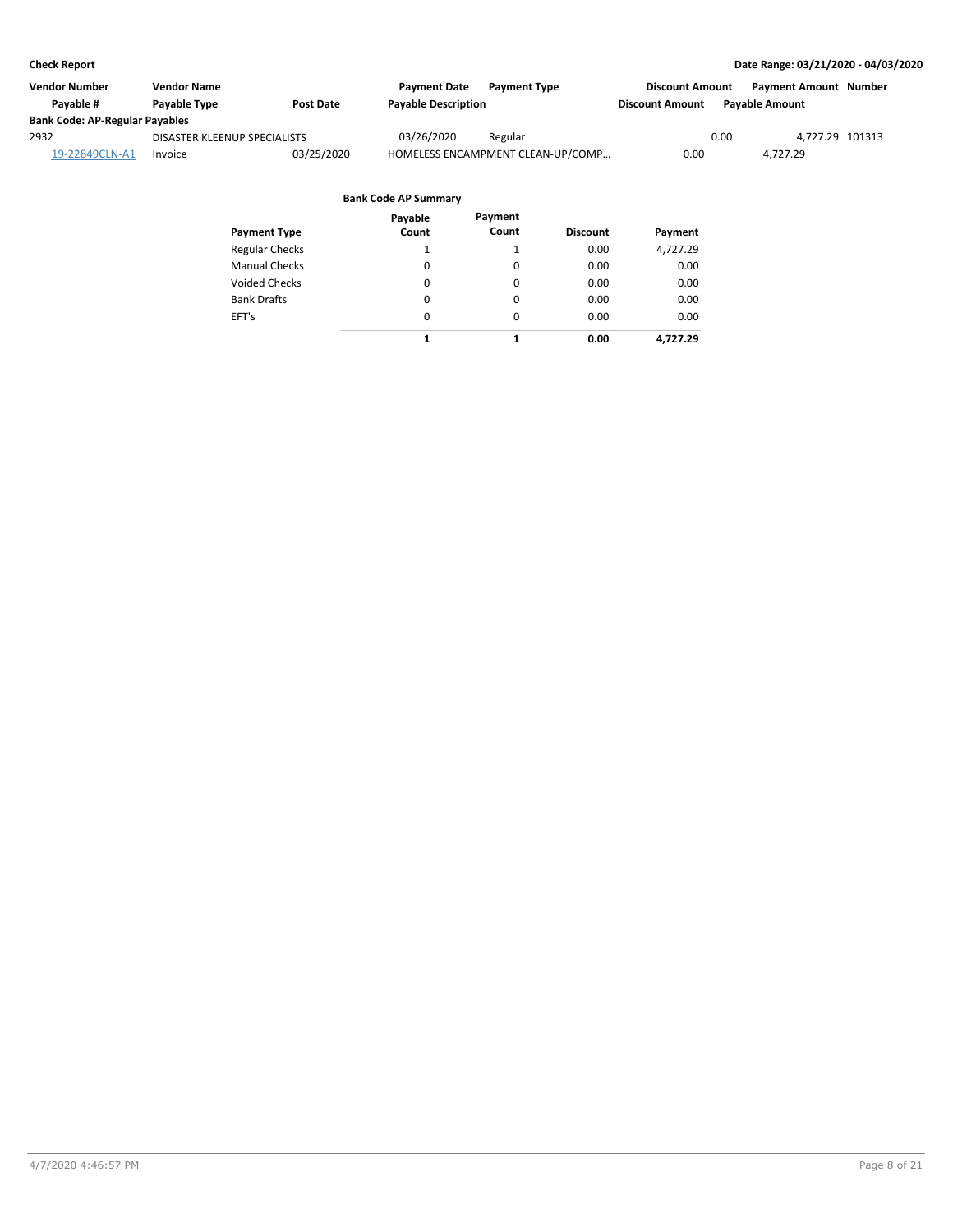| Vendor Number                         | <b>Vendor Name</b>      |                  | <b>Payment Date</b>        | <b>Payment Type</b> | <b>Discount Amount</b> |                       | <b>Payment Amount Number</b> |                  |
|---------------------------------------|-------------------------|------------------|----------------------------|---------------------|------------------------|-----------------------|------------------------------|------------------|
| Payable #                             | Payable Type            | <b>Post Date</b> | <b>Payable Description</b> |                     | <b>Discount Amount</b> | <b>Payable Amount</b> |                              |                  |
| <b>Bank Code: PY-Payroll Payables</b> |                         |                  |                            |                     |                        |                       |                              |                  |
| 3138                                  | SEASIDE EMPLOYEES ASSN  |                  | 04/03/2020                 | Bank Draft          |                        | 0.00                  |                              | 170.00 919274110 |
| <b>INV0004181</b>                     | Invoice                 | 03/12/2020       | <b>DUES</b>                |                     | 0.00                   |                       | 170.00                       |                  |
| 3138                                  | SEASIDE EMPLOYEES ASSN  |                  | 04/03/2020                 | <b>Bank Draft</b>   |                        | 0.00                  |                              | 170.00 919274110 |
| <b>INV0004235</b>                     | Invoice                 | 03/26/2020       | <b>DUES</b>                |                     | 0.00                   |                       | 170.00                       |                  |
| 3153                                  | SEASIDE MANAGEMENT ASSN |                  | 04/03/2020                 | <b>Bank Draft</b>   |                        | 0.00                  |                              | 30.00 919274110  |
| <b>INV0004238</b>                     | Invoice                 | 03/26/2020       | <b>DUES</b>                |                     | 0.00                   |                       | 30.00                        |                  |
| 3153                                  | SEASIDE MANAGEMENT ASSN |                  | 04/03/2020                 | <b>Bank Draft</b>   |                        | 0.00                  |                              | 30.00 919274110  |
| <b>INV0004184</b>                     | Invoice                 | 03/12/2020       | <b>DUES</b>                |                     | 0.00                   |                       | 30.00                        |                  |

| <b>Payment Type</b>   | Payable<br>Count | Payment<br>Count | <b>Discount</b> | Payment |
|-----------------------|------------------|------------------|-----------------|---------|
| <b>Regular Checks</b> | 0                | 0                | 0.00            | 0.00    |
| <b>Manual Checks</b>  | 0                | 0                | 0.00            | 0.00    |
| Voided Checks         | 0                | 0                | 0.00            | 0.00    |
| <b>Bank Drafts</b>    | 4                | 4                | 0.00            | 400.00  |
| EFT's                 | $\Omega$         | 0                | 0.00            | 0.00    |
|                       | 4                | 4                | 0.00            | 400.00  |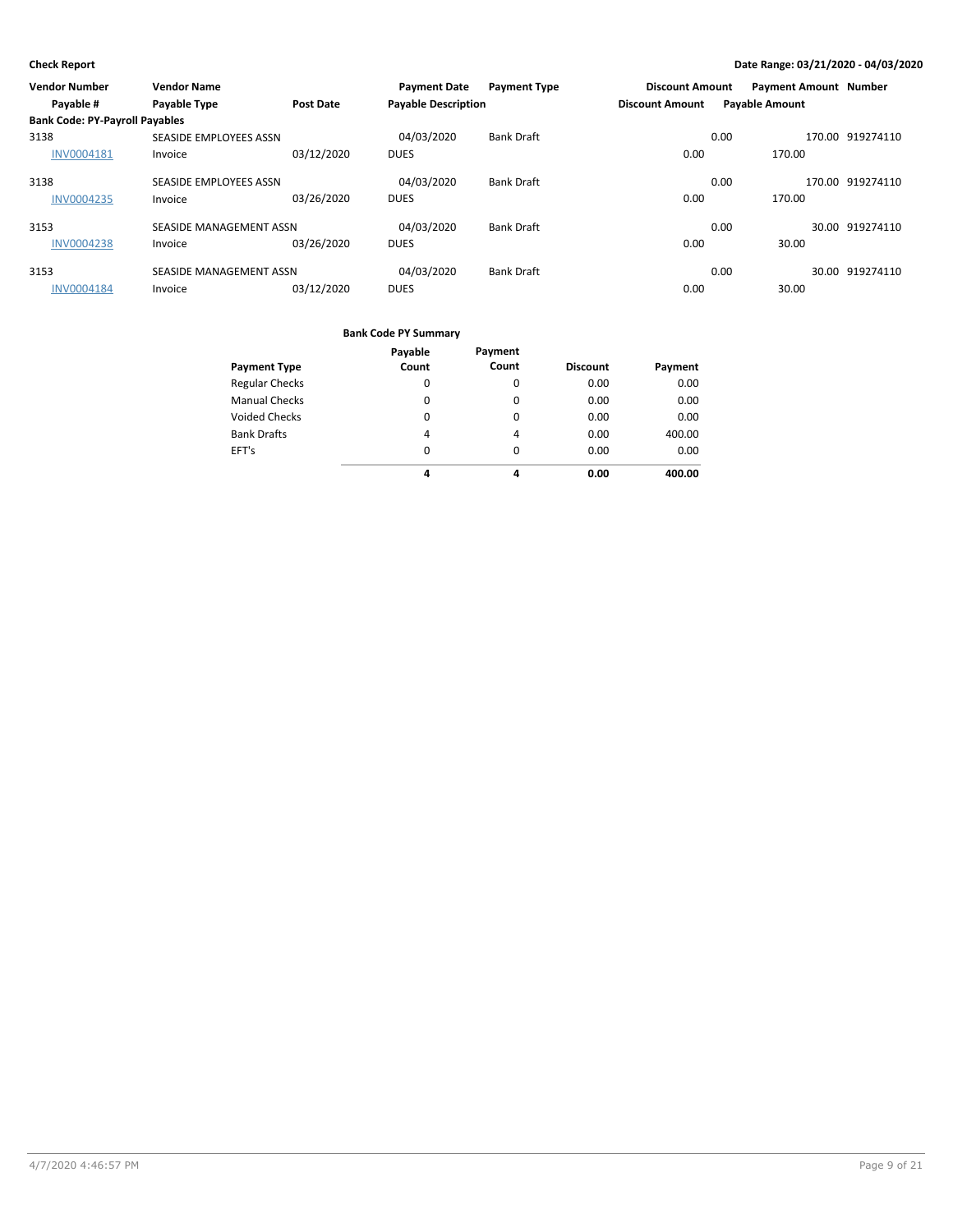| <b>Vendor Number</b><br><b>Vendor Name</b> |                               | <b>Payment Date</b> | <b>Payment Type</b>              | <b>Payment Amount Number</b><br><b>Discount Amount</b> |                        |                         |               |
|--------------------------------------------|-------------------------------|---------------------|----------------------------------|--------------------------------------------------------|------------------------|-------------------------|---------------|
| Payable #                                  | Payable Type                  | <b>Post Date</b>    | <b>Payable Description</b>       |                                                        | <b>Discount Amount</b> | <b>Payable Amount</b>   |               |
| <b>Bank Code: AP-Regular Payables</b>      |                               |                     |                                  |                                                        |                        |                         |               |
| 3155                                       | SEASIDE HIGH SCHOOL SWIM TEAM |                     | 03/26/2020                       | Regular                                                |                        | 3.000.00 101364<br>0.00 |               |
| 3/19/20 COUNCL                             | Invoice                       | 03/24/2020          |                                  | MAYOR'S YOUTH FUND - EQUIPMENT FOR T                   | 0.00                   | 3.000.00                |               |
| 3319                                       | STAPLES ADVANTAGE             |                     | 03/26/2020                       | Regular                                                |                        | 0.00                    | 339.12 101365 |
| 3441434383                                 | Invoice                       | 03/24/2020          | CITY HALL - MISC SUPPLIES 3/5/20 |                                                        | 0.00                   | 326.37                  |               |
| 3441544005                                 | Invoice                       | 03/24/2020          | CITY HALL - PENCIL CAP ERASERS   |                                                        | 0.00                   | 12.75                   |               |

|                       | Payable  | Payment  |                 |          |
|-----------------------|----------|----------|-----------------|----------|
| <b>Payment Type</b>   | Count    | Count    | <b>Discount</b> | Payment  |
| <b>Regular Checks</b> | 3        | 2        | 0.00            | 3,339.12 |
| <b>Manual Checks</b>  | $\Omega$ | 0        | 0.00            | 0.00     |
| <b>Voided Checks</b>  | 0        | $\Omega$ | 0.00            | 0.00     |
| <b>Bank Drafts</b>    | $\Omega$ | $\Omega$ | 0.00            | 0.00     |
| EFT's                 | $\Omega$ | $\Omega$ | 0.00            | 0.00     |
|                       | 3        | 2        | 0.00            | 3.339.12 |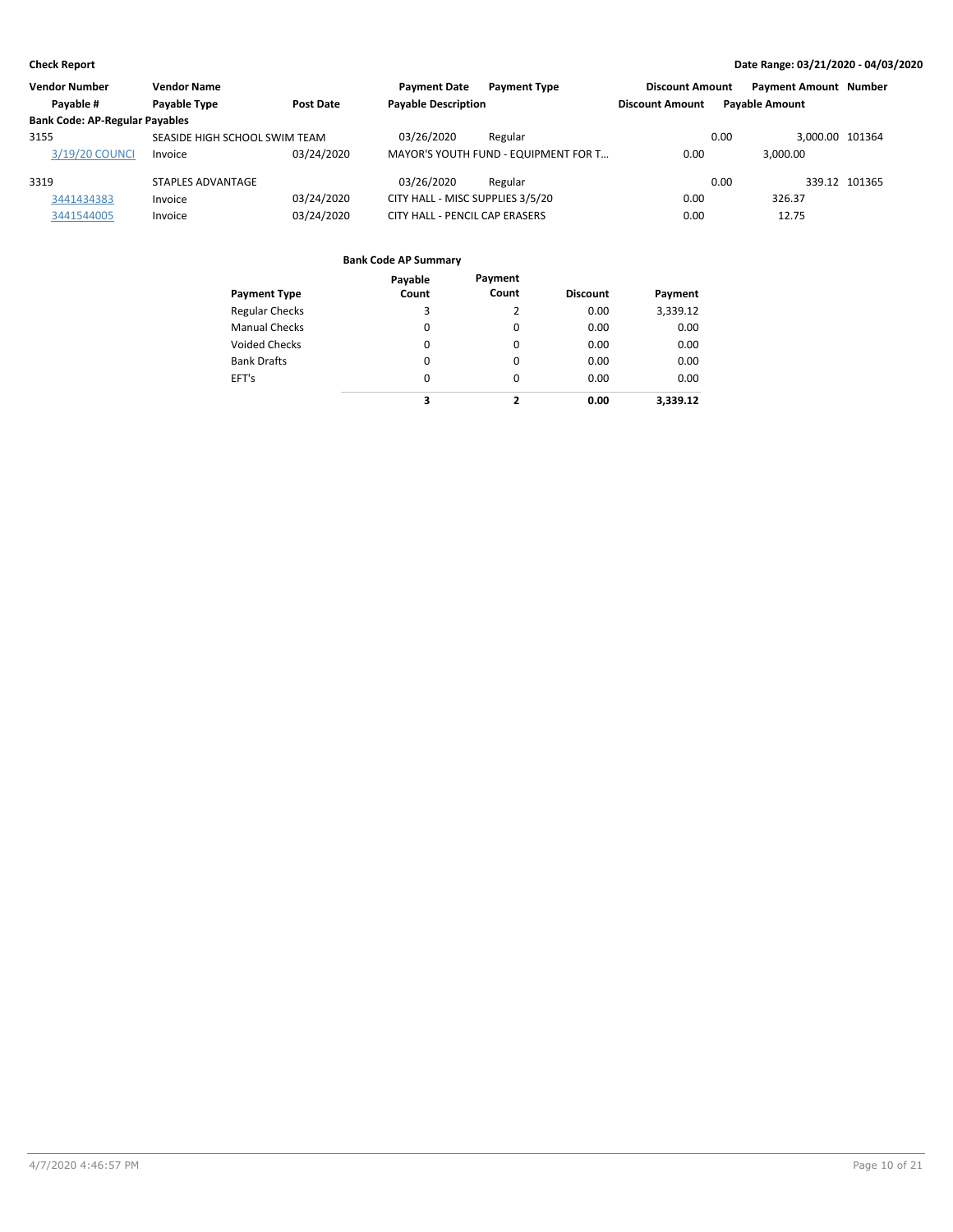| Vendor Number                         | <b>Vendor Name</b>               |                  | <b>Payment Date</b>           | <b>Payment Type</b> | <b>Discount Amount</b> |                       | <b>Payment Amount Number</b> |
|---------------------------------------|----------------------------------|------------------|-------------------------------|---------------------|------------------------|-----------------------|------------------------------|
| Pavable #                             | Payable Type                     | <b>Post Date</b> | <b>Payable Description</b>    |                     | <b>Discount Amount</b> | <b>Pavable Amount</b> |                              |
| <b>Bank Code: PY-Payroll Payables</b> |                                  |                  |                               |                     |                        |                       |                              |
| 3560                                  | UNITED WAY OF MONTEREY PENINSULA |                  | 03/26/2020                    | Regular             |                        | 0.00                  | 66.00 19094                  |
| <b>INV0004186</b>                     | Invoice                          | 03/12/2020       | <b>EMPLOYEE CONTRIBUTIONS</b> |                     | 0.00                   | 33.00                 |                              |
| <b>INV0004240</b>                     | Invoice                          | 03/26/2020       | <b>EMPLOYEE CONTRIBUTIONS</b> |                     | 0.00                   | 33.00                 |                              |

| Payment Type          | Payable<br>Count | Payment<br>Count | <b>Discount</b> | Payment |
|-----------------------|------------------|------------------|-----------------|---------|
| <b>Regular Checks</b> | 2                |                  | 0.00            | 66.00   |
| <b>Manual Checks</b>  | 0                | 0                | 0.00            | 0.00    |
| <b>Voided Checks</b>  | 0                | 0                | 0.00            | 0.00    |
| <b>Bank Drafts</b>    | 0                | 0                | 0.00            | 0.00    |
| EFT's                 | $\Omega$         | $\Omega$         | 0.00            | 0.00    |
|                       | 2                |                  | 0.00            | 66.00   |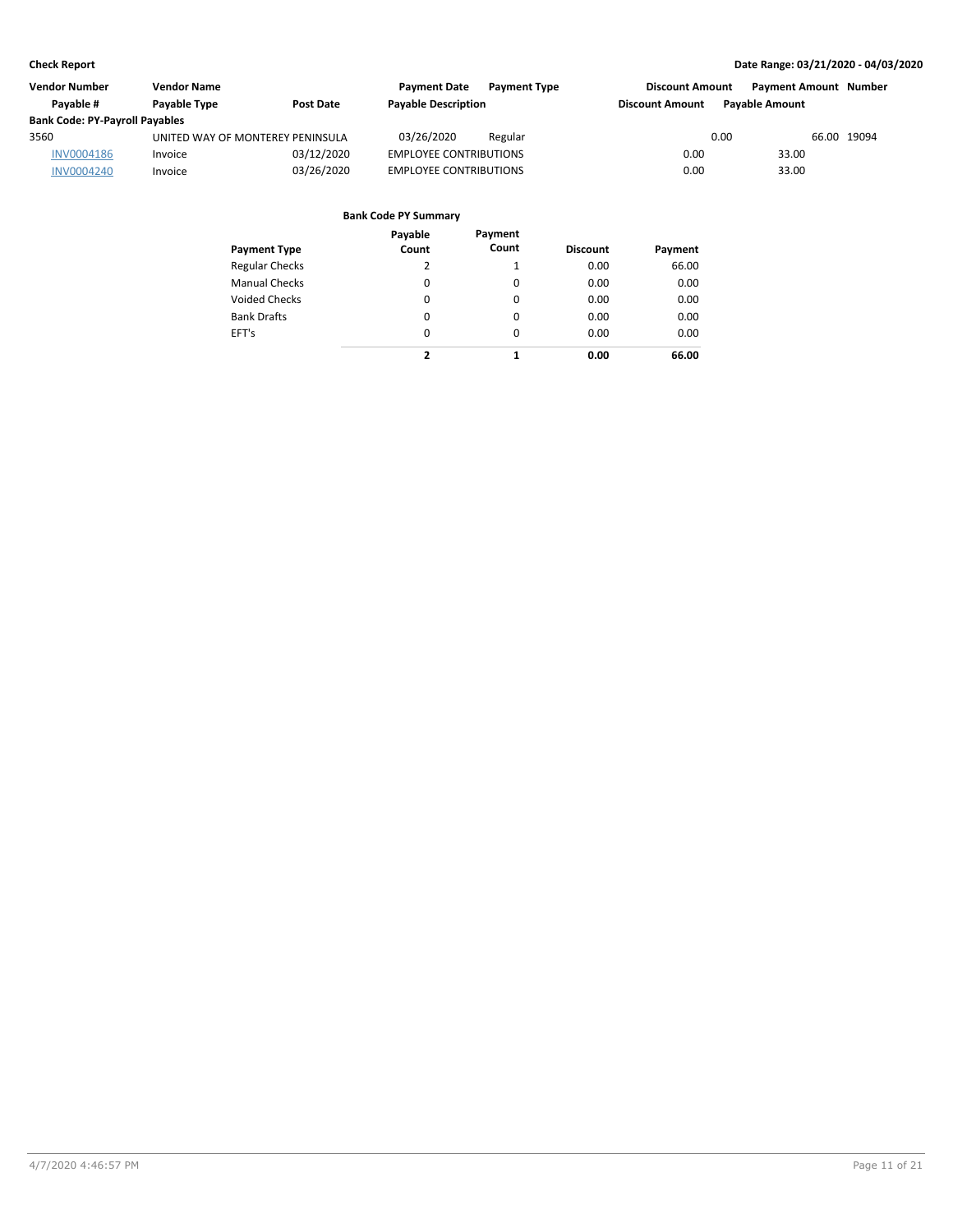| <b>Check Report</b>                   |                                  |                  |                                        |                                          |                        |      | Date Range: 03/21/2020 - 04/03/2020 |               |
|---------------------------------------|----------------------------------|------------------|----------------------------------------|------------------------------------------|------------------------|------|-------------------------------------|---------------|
| <b>Vendor Number</b>                  | <b>Vendor Name</b>               |                  | <b>Payment Date</b>                    | <b>Payment Type</b>                      | <b>Discount Amount</b> |      | <b>Payment Amount Number</b>        |               |
| Payable #                             | Payable Type                     | <b>Post Date</b> | <b>Payable Description</b>             |                                          | <b>Discount Amount</b> |      | <b>Payable Amount</b>               |               |
| <b>Bank Code: AP-Regular Payables</b> |                                  |                  |                                        |                                          |                        |      |                                     |               |
| 3574                                  | U.S. BANK-CALCARD                |                  | 03/26/2020                             | Regular                                  |                        | 0.00 | 44,467.50 101369                    |               |
| 42460445556504                        | Invoice                          | 03/25/2020       | Cal Card 2/24/20                       |                                          | 0.00                   |      | 44,467.50                           |               |
| CM0000375                             | Credit Memo                      | 03/19/2020       | Cal Card Sales Tax 2/24/20             |                                          | 0.00                   |      | $-20.61$                            |               |
| <b>INV0004264</b>                     | Invoice                          | 03/26/2020       |                                        | SALES AND USE TAX - 2/24/20 STATEMENT    | 0.00                   |      | 20.61                               |               |
| 4222                                  | HARRIS & ASSOCIATES, INC.        |                  | 03/26/2020                             | Regular                                  |                        | 0.00 | 22,705.04 101328                    |               |
| 44006                                 | Invoice                          | 03/25/2020       |                                        | 1/26/20-2/22/20 - LIFT STATION UPGRADES  | 0.00                   |      | 14,650.00                           |               |
| 44014                                 | Invoice                          | 03/25/2020       | 1/26/20 - 2/22/20 - CIP MGMT SVCS      |                                          | 0.00                   |      | 8,055.04                            |               |
| 4425                                  | <b>MONTEREY AUTO SUPPLY</b>      |                  | 03/26/2020                             | Regular                                  |                        | 0.00 |                                     | 430.97 101345 |
| 699780                                | Credit Memo                      | 01/30/2020       | <b>CREDIT MEMO FR ORIG INV #699742</b> |                                          | 0.00                   |      | $-19.67$                            |               |
| 705279                                | Invoice                          | 03/25/2020       | (1) PVC TUBE HOSE                      |                                          | 0.00                   |      | 10.15                               |               |
| 705378                                | Invoice                          | 03/25/2020       |                                        | (1) CAP AND VALVE KIT - 2006 FORD CRWN V | 0.00                   |      | 14.88                               |               |
| 705895                                | Invoice                          | 03/25/2020       |                                        | MISC BELT PARTS FOR 2008 DODGE CHARGER   | 0.00                   |      | 137.85                              |               |
| 706853                                | Invoice                          | 03/25/2020       | $(2)$ 2.5 DEF                          |                                          | 0.00                   |      | 31.79                               |               |
| 706854                                | Invoice                          | 03/25/2020       | $(6)$ 2.5 DEF                          |                                          | 0.00                   |      | 95.38                               |               |
| 706874                                | Invoice                          | 03/25/2020       | (1) 30LB 134A REFRIGERANT              |                                          | 0.00                   |      | 160.59                              |               |
| 4560                                  | <b>CONTE'S GENERATOR SERVICE</b> |                  | 03/26/2020                             | Regular                                  |                        | 0.00 | 3,998.69 101307                     |               |
| 83075                                 | Invoice                          | 03/24/2020       | FUEL DELIVERY TO BLDG 4240             |                                          | 0.00                   |      | 252.09                              |               |
| 83150                                 | Invoice                          | 03/24/2020       |                                        | BLDG 4463 - SVC CALL ON EMERGENCY GEN    | 0.00                   |      | 759.08                              |               |
| 83151                                 | Invoice                          | 03/24/2020       |                                        | EMERGENCY SVC CALL - GENERATOR QUIT      | 0.00                   |      | 579.00                              |               |
| 83161                                 | Invoice                          | 03/24/2020       |                                        | BLDG #4463 - SVC CALL ON EMERGENCY GE    | 0.00                   |      | 1,208.52                            |               |
| 83315                                 | Invoice                          | 03/24/2020       |                                        | MONTHLY SVC ON (5) EMERGENCY GENERA      | 0.00                   |      | 1,200.00                            |               |

| <b>Payment Type</b>   | Payable<br>Count | Payment<br>Count | <b>Discount</b> | Payment   |
|-----------------------|------------------|------------------|-----------------|-----------|
| <b>Regular Checks</b> | 17               | 4                | 0.00            | 71,602.20 |
| <b>Manual Checks</b>  | 0                | 0                | 0.00            | 0.00      |
| <b>Voided Checks</b>  | 0                | 0                | 0.00            | 0.00      |
| <b>Bank Drafts</b>    | 0                | 0                | 0.00            | 0.00      |
| EFT's                 | 0                | $\Omega$         | 0.00            | 0.00      |
|                       | 17               | 4                | 0.00            | 71.602.20 |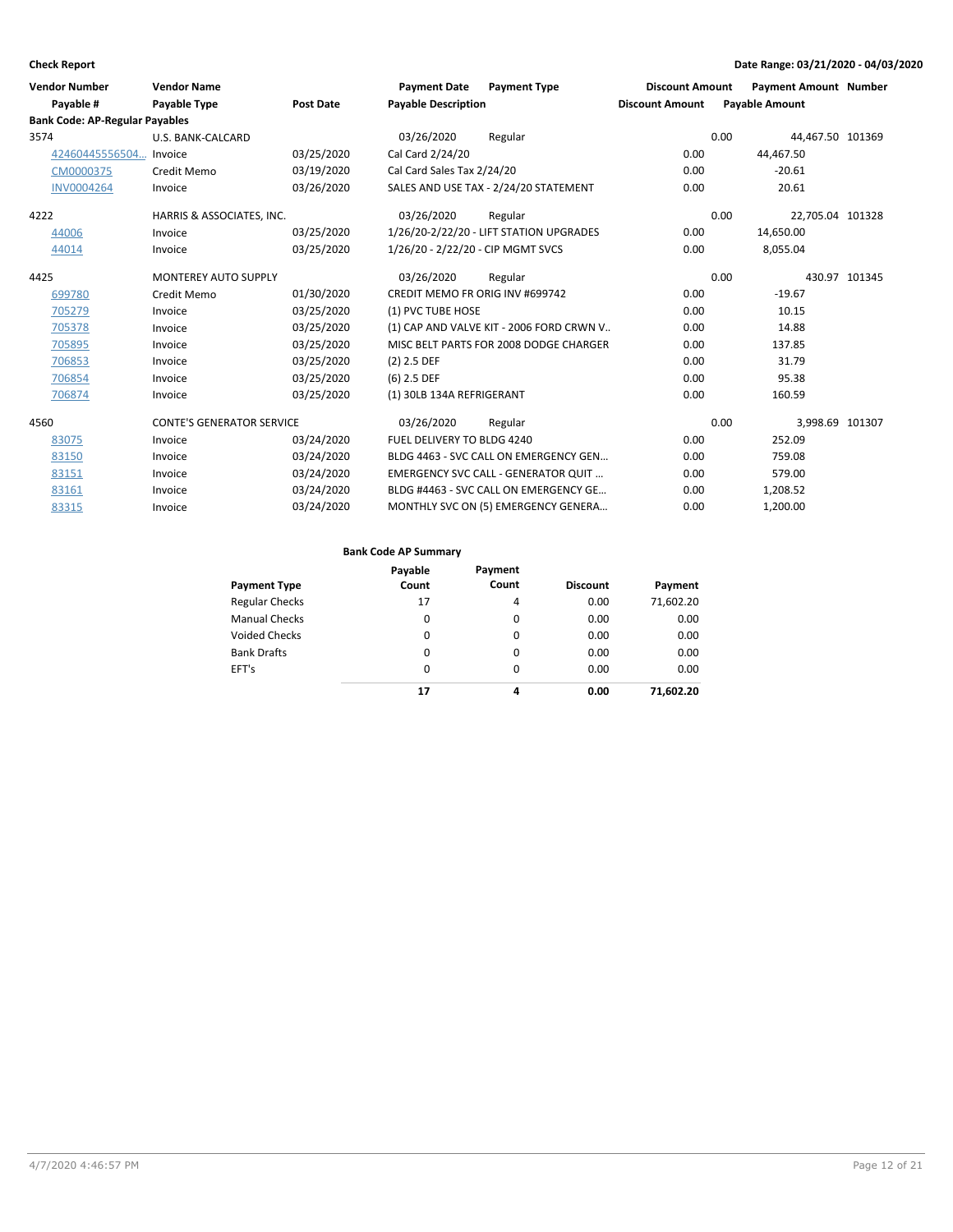| <b>Vendor Number</b><br>Payable #      | <b>Vendor Name</b><br>Payable Type       | <b>Post Date</b>         | <b>Payment Date</b><br><b>Payable Description</b> | <b>Payment Type</b>                                          | <b>Discount Amount</b><br><b>Discount Amount</b> |      | <b>Payment Amount Number</b><br><b>Payable Amount</b> |                         |
|----------------------------------------|------------------------------------------|--------------------------|---------------------------------------------------|--------------------------------------------------------------|--------------------------------------------------|------|-------------------------------------------------------|-------------------------|
| <b>Bank Code: PY-Payroll Payables</b>  |                                          |                          |                                                   |                                                              |                                                  |      |                                                       |                         |
| 4920<br>CM0000377                      | ICMA RETIREMENT TRUST-457<br>Credit Memo | 03/26/2020               | 03/26/2020                                        | <b>Bank Draft</b><br>J. MARTINEZ CONT ADJ: ADD TO 4/9 CONT R | 0.00                                             | 0.00 | $-50.00$                                              | -50.00 4048070550       |
| 4920<br>INV0004225                     | ICMA RETIREMENT TRUST-457<br>Invoice     | 03/26/2020               | 03/26/2020<br>ICMA LOAN 11                        | <b>Bank Draft</b>                                            | 0.00                                             | 0.00 | 757.95                                                | 757.95 4048070550       |
| 4920<br><b>INV0004257</b>              | ICMA RETIREMENT TRUST-457<br>Invoice     | 03/26/2020               | 03/26/2020<br><b>CONTRIBUTIONS</b>                | <b>Bank Draft</b>                                            | 0.00                                             | 0.00 | 35,194.22                                             | 35,194.22 4048070550    |
| 4920<br>INV0004227                     | ICMA RETIREMENT TRUST-457<br>Invoice     | 03/26/2020               | 03/26/2020<br><b>CONTRIBUTIONS</b>                | <b>Bank Draft</b>                                            | 0.00                                             | 0.00 | 220.00                                                | 220.00 4048070550       |
|                                        |                                          |                          |                                                   |                                                              |                                                  |      |                                                       |                         |
| 5103                                   | CALIF LAW ENFRCMNT ASSOC                 |                          | 03/26/2020                                        | Regular                                                      |                                                  | 0.00 | 643.25 19091                                          |                         |
| <b>INV0004202</b><br><b>INV0004203</b> | Invoice                                  | 03/12/2020<br>03/12/2020 | POLICE DISABILITY                                 |                                                              | 0.00<br>0.00                                     |      | 31.14<br>290.64                                       |                         |
| <b>INV0004252</b>                      | Invoice<br>Invoice                       | 03/26/2020               | POLICE DISABILITY<br>POLICE DISABILITY            |                                                              | 0.00                                             |      | 31.11                                                 |                         |
| INV0004253                             | Invoice                                  | 03/26/2020               | POLICE DISABILITY                                 |                                                              | 0.00                                             |      | 290.36                                                |                         |
|                                        |                                          |                          |                                                   |                                                              |                                                  |      |                                                       |                         |
| 5144<br>INV0004231                     | STATE OF CALIFORNIA<br>Invoice           | 03/26/2020               | 03/27/2020<br><b>SIT PAYABLE</b>                  | <b>Bank Draft</b>                                            | 0.00                                             | 0.00 | 47.85                                                 | 47.85 0-940-794-912     |
|                                        |                                          |                          |                                                   | <b>Bank Draft</b>                                            |                                                  |      |                                                       |                         |
| 5144<br><b>INV0004260</b>              | STATE OF CALIFORNIA<br>Invoice           | 03/26/2020               | 03/27/2020<br><b>SIT PAYABLE</b>                  |                                                              | 0.00                                             | 0.00 | 22,826.26                                             | 22,826.26 0-940-794-912 |
| 5264                                   |                                          |                          | 03/27/2020                                        | <b>Bank Draft</b>                                            |                                                  | 0.00 |                                                       | 3.54 2700487655246      |
| <b>INV0004263</b>                      | RABOBANK, N.A.<br>Invoice                | 03/26/2020               | <b>MEDICARE PAYABLE</b>                           |                                                              | 0.00                                             |      | 3.54                                                  |                         |
| 5264                                   | RABOBANK, N.A.                           |                          | 03/27/2020                                        | <b>Bank Draft</b>                                            |                                                  | 0.00 |                                                       | 148.56 2700487655246    |
| INV0004233                             | Invoice                                  | 03/26/2020               | <b>MEDICARE PAYABLE</b>                           |                                                              | 0.00                                             |      | 148.56                                                |                         |
|                                        |                                          |                          |                                                   |                                                              |                                                  |      |                                                       |                         |
| 5264                                   | RABOBANK, N.A.                           |                          | 03/27/2020                                        | <b>Bank Draft</b>                                            |                                                  | 0.00 | 9.68                                                  | 9.68 2700487655246      |
| <b>INV0004232</b>                      | Invoice                                  | 03/26/2020               | <b>FIT PAYABLE</b>                                |                                                              | 0.00                                             |      |                                                       |                         |
| 5264                                   | RABOBANK, N.A.                           |                          | 03/27/2020                                        | <b>Bank Draft</b>                                            |                                                  | 0.00 |                                                       | 17,898.38 2700487655246 |
| INV0004262                             | Invoice                                  | 03/26/2020               | <b>MEDICARE PAYABLE</b>                           |                                                              | 0.00                                             |      | 17,898.38                                             |                         |
| 5264                                   | RABOBANK, N.A.                           |                          | 03/27/2020                                        | Bank Draft                                                   |                                                  | 0.00 |                                                       | 61,452.38 2700487655246 |
| INV0004261                             | Invoice                                  | 03/26/2020               | <b>FIT PAYABLE</b>                                |                                                              | 0.00                                             |      | 61,452.38                                             |                         |
| 5266                                   | INTL ASSOC OF FIREFIGHTER                |                          | 04/03/2020                                        | Bank Draft                                                   |                                                  | 0.00 |                                                       | 1,050.00 919274110      |
| <b>INV0004236</b>                      | Invoice                                  | 03/26/2020               | <b>DUES</b>                                       |                                                              | 0.00                                             |      | 1,050.00                                              |                         |
| 5266                                   | INTL ASSOC OF FIREFIGHTER                |                          | 04/03/2020                                        | Bank Draft                                                   |                                                  | 0.00 |                                                       | 50.00 919274110         |
| INV0004217                             | Invoice                                  | 03/26/2020               | <b>DUES</b>                                       |                                                              | 0.00                                             |      | 50.00                                                 |                         |
| 5266                                   | INTL ASSOC OF FIREFIGHTER                |                          | 04/03/2020                                        | <b>Bank Draft</b>                                            |                                                  | 0.00 |                                                       | 1,050.00 919274110      |
| INV0004182                             | Invoice                                  | 03/12/2020               | <b>DUES</b>                                       |                                                              | 0.00                                             |      | 1,050.00                                              |                         |
|                                        |                                          |                          |                                                   |                                                              |                                                  |      |                                                       |                         |
| 5267<br>INV0004183                     | <b>SEASIDE POLICE</b><br>Invoice         | 03/12/2020               | 04/03/2020<br><b>DUES</b>                         | <b>Bank Draft</b>                                            | 0.00                                             | 0.00 | 2,310.00                                              | 2,310.00 919274110      |
|                                        |                                          |                          |                                                   |                                                              |                                                  |      |                                                       |                         |
| 5267                                   | SEASIDE POLICE                           | 03/26/2020               | 04/03/2020                                        | <b>Bank Draft</b>                                            |                                                  | 0.00 |                                                       | 2,310.00 919274110      |
| <b>INV0004237</b>                      | Invoice                                  |                          | <b>DUES</b>                                       |                                                              | 0.00                                             |      | 2,310.00                                              |                         |
| 5462                                   | LABORERS NATIONAL PENSION                |                          | 03/26/2020                                        | Regular                                                      |                                                  | 0.00 | 8,640.00 19092                                        |                         |
| <b>INV0004204</b>                      | Invoice                                  | 03/12/2020               | LIUNA PENSION                                     |                                                              | 0.00                                             |      | 4,032.00                                              |                         |
| <b>INV0004205</b>                      | Invoice                                  | 03/12/2020               | LIUNA PENSION POST 7/11                           |                                                              | 0.00                                             |      | 288.00                                                |                         |
| INV0004254                             | Invoice                                  | 03/26/2020               | LIUNA PENSION                                     |                                                              | 0.00                                             |      | 4,032.00                                              |                         |
| INV0004255                             | Invoice                                  | 03/26/2020               | LIUNA PENSION POST 7/11                           |                                                              | 0.00                                             |      | 288.00                                                |                         |
| 5476                                   | <b>GUARDIAN</b>                          |                          | 03/24/2020                                        | <b>Bank Draft</b>                                            |                                                  | 0.00 |                                                       | 2,931.60 1584981592460  |
| <b>INV0004269</b>                      | Invoice                                  | 03/24/2020               | FEBRUARY 2020 ADMIN FEES                          |                                                              | 0.00                                             |      | 2,931.60                                              |                         |
| 5476                                   | GUARDIAN                                 |                          | 03/27/2020                                        | Bank Draft                                                   |                                                  | 0.00 |                                                       | 2,914.15 1585241121837  |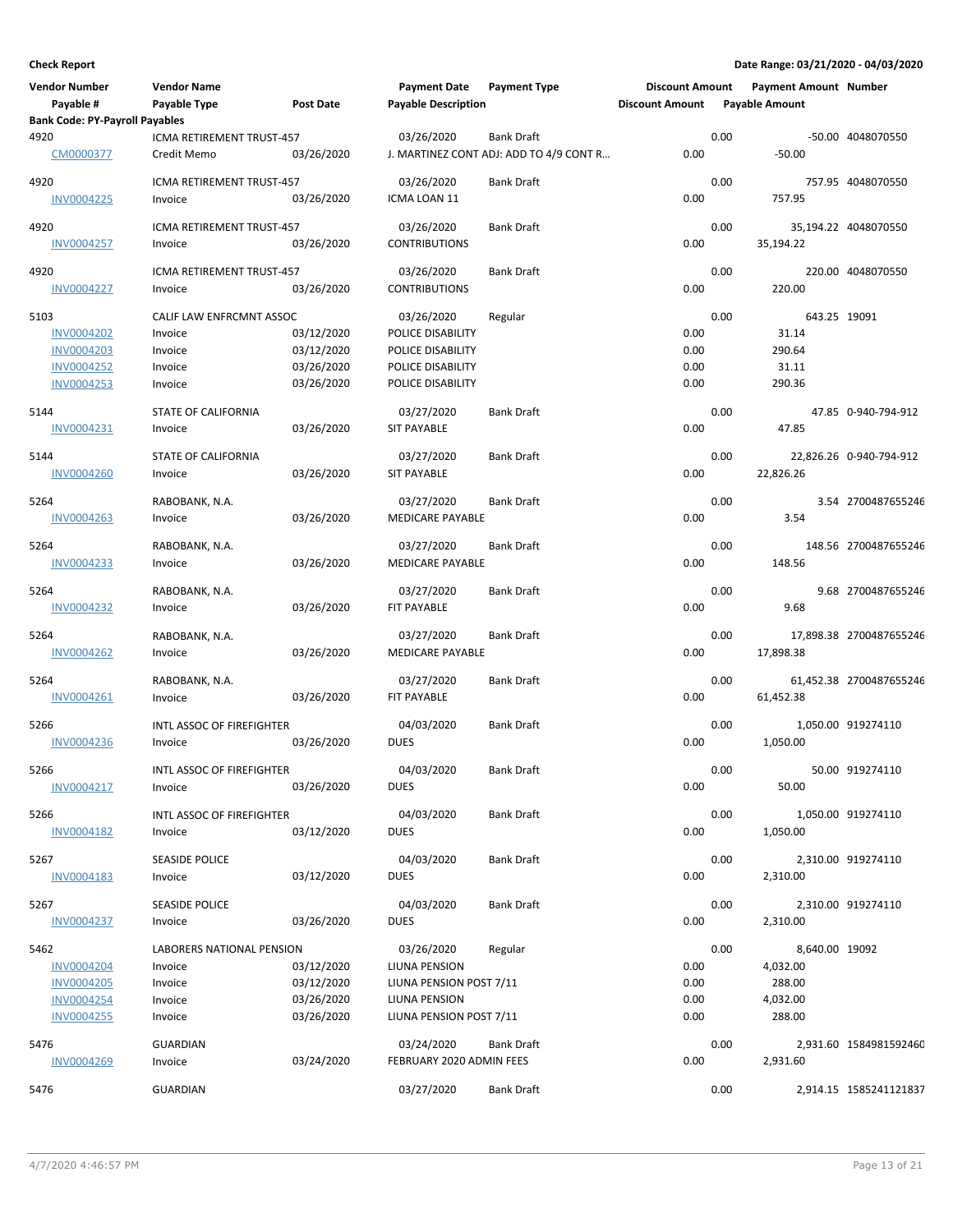| <b>Vendor Number</b> | <b>Vendor Name</b> |            | <b>Payment Date</b>        | <b>Payment Type</b> | <b>Discount Amount</b> | <b>Payment Amount Number</b> |                        |
|----------------------|--------------------|------------|----------------------------|---------------------|------------------------|------------------------------|------------------------|
| Pavable #            | Payable Type       | Post Date  | <b>Payable Description</b> |                     | <b>Discount Amount</b> | <b>Payable Amount</b>        |                        |
| <b>INV0004270</b>    | Invoice            | 03/27/2020 | MARCH 2020 ADMIN FEES      |                     | 0.00                   | 2.914.15                     |                        |
| 5476                 | <b>GUARDIAN</b>    |            | 03/27/2020                 | <b>Bank Draft</b>   |                        | 0.00                         | 2.838.53 1585241121837 |
| INV0004271           | Invoice            | 03/27/2020 | APRIL 2020 ADMIN FEES      |                     | 0.00                   | 2,838.53                     |                        |

|                       | Payable  | Payment  |                 |            |
|-----------------------|----------|----------|-----------------|------------|
| <b>Payment Type</b>   | Count    | Count    | <b>Discount</b> | Payment    |
| <b>Regular Checks</b> | 8        | 2        | 0.00            | 9,283.25   |
| <b>Manual Checks</b>  | $\Omega$ | 0        | 0.00            | 0.00       |
| <b>Voided Checks</b>  | $\Omega$ | 0        | 0.00            | 0.00       |
| <b>Bank Drafts</b>    | 19       | 19       | 0.00            | 153,963.10 |
| EFT's                 | $\Omega$ | $\Omega$ | 0.00            | 0.00       |
|                       | 27       | 21       | 0.00            | 163,246.35 |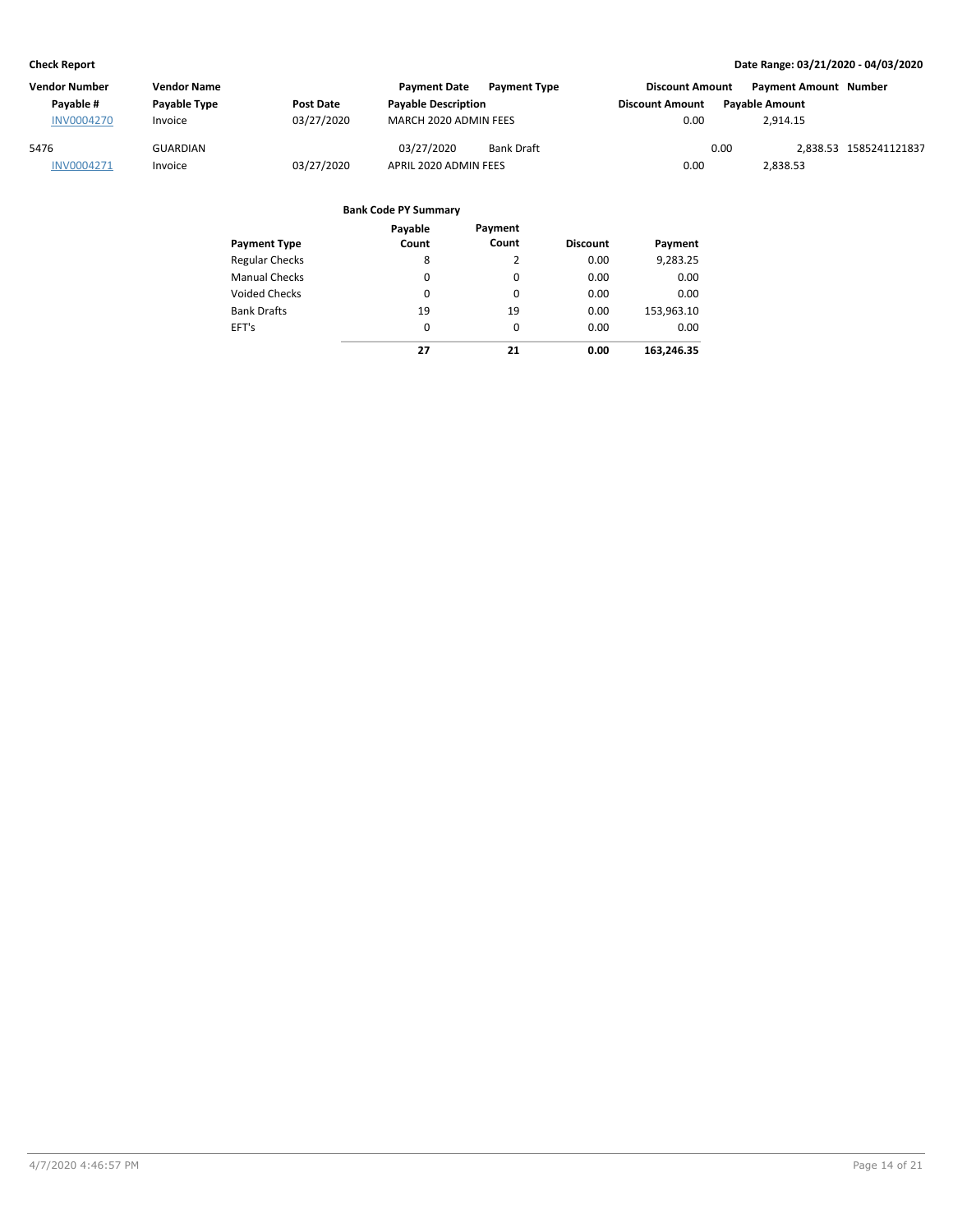| <b>Vendor Number</b><br>Payable #     | <b>Vendor Name</b><br>Payable Type | <b>Post Date</b> | <b>Payment Date</b><br><b>Payable Description</b> | <b>Payment Type</b>                      | <b>Discount Amount</b><br><b>Discount Amount</b> | <b>Payable Amount</b> | <b>Payment Amount Number</b> |               |
|---------------------------------------|------------------------------------|------------------|---------------------------------------------------|------------------------------------------|--------------------------------------------------|-----------------------|------------------------------|---------------|
| <b>Bank Code: AP-Regular Payables</b> |                                    |                  |                                                   |                                          |                                                  |                       |                              |               |
| 5820                                  | <b>ZARCOS TREE SERVICE</b>         |                  | 03/26/2020                                        | Regular                                  |                                                  | 0.00                  | 11,400.00 101374             |               |
| 6372                                  | Invoice                            | 03/25/2020       |                                                   | 4260 COMMUNITY CTR - FT ORD - EUCALYP    | 0.00                                             | 3,750.00              |                              |               |
| 6373                                  | Invoice                            | 03/25/2020       |                                                   | 4260 COMMUNITY CTR - FT ORD - 2 OAK TR   | 0.00                                             | 1,450.00              |                              |               |
| 6374                                  | Invoice                            | 03/25/2020       |                                                   | 4260 COMMUNITY CTR - FT ORD - ACACIA T   | 0.00                                             | 1,350.00              |                              |               |
| 6375                                  | Invoice                            | 03/25/2020       |                                                   | 4260 COMMUNITY CTR - FT ORD - REMOVE     | 0.00                                             |                       | 4,850.00                     |               |
| 5833                                  | <b>JOHNSON ASSOCIATES</b>          |                  | 03/26/2020                                        | Regular                                  |                                                  | 0.00                  |                              | 76.42 101335  |
| 436865                                | Invoice                            | 03/24/2020       | (1) COUPLER LOCK (PARKS DEPT)                     |                                          | 0.00                                             |                       | 76.42                        |               |
| 6027                                  | RICHARDS, WATSON & GERSHON         |                  | 03/26/2020                                        | Regular                                  |                                                  | 0.00                  | 7,095.00 101360              |               |
| 225783                                | Invoice                            | 03/24/2020       |                                                   | JAN 2020 - SEASIDE RESORT PROJECT SVCS   | 0.00                                             |                       | 110.00                       |               |
| 225784                                | Invoice                            | 03/25/2020       |                                                   | JAN 2020 - CAMPUS TOWN/KB-SUCCESSOR      | 0.00                                             | 6,985.00              |                              |               |
| 6197                                  | U.S. BANK EQUIPMENT FINANCE        |                  | 03/26/2020                                        | Regular                                  |                                                  | 0.00                  |                              | 197.31 101368 |
| 409373032                             | Invoice                            | 03/24/2020       |                                                   | 656 BROADWAY AVE COPIER - DUE 4/4/2020   | 0.00                                             |                       | 197.31                       |               |
| 6204                                  | <b>CONCERN HEALTH</b>              |                  | 03/26/2020                                        | Regular                                  |                                                  | 0.00                  |                              | 712.25 101306 |
| CN2009031                             | Invoice                            | 03/24/2020       |                                                   | MAR 2020 - PER EMPLOYEE PER MONTH/MO     | 0.00                                             |                       | 712.25                       |               |
| 6237                                  | MARTIN B. FEENEY, PG, CHg          |                  | 03/26/2020                                        | Regular                                  |                                                  | 0.00                  | 1,248.00 101338              |               |
| 2019-024                              | Invoice                            | 03/24/2020       |                                                   | RFS - 2019-01 / OCT-NOV 2019 HYDROGEOL   | 0.00                                             |                       | 858.00                       |               |
| 2019-025                              | Invoice                            | 03/24/2020       | RFS - 2019-02 / SENTINEL WELL NO 4                |                                          | 0.00                                             |                       | 390.00                       |               |
| 6269                                  | ASSURED AGGREGATES, INC.           |                  | 03/26/2020                                        | Regular                                  |                                                  | 0.00                  |                              | 325.00 101299 |
| 37453                                 | Invoice                            | 03/24/2020       |                                                   | TICKET #435906/11/2 DRAIN ROCK AT 1382   | 0.00                                             |                       | 325.00                       |               |
| 6306                                  | <b>GAVILAN PEST CONTROL</b>        |                  | 03/26/2020                                        | Regular                                  |                                                  | 0.00                  |                              | 162.00 101322 |
| 0129045                               | Invoice                            | 03/24/2020       |                                                   | 220 COE AVE - RODENT CONTROL ON 2/14/    | 0.00                                             |                       | 75.00                        |               |
| 0129509                               | Invoice                            | 03/24/2020       |                                                   | 986 HILBY AVE - GENERAL PEST ON 3/2/2020 | 0.00                                             |                       | 87.00                        |               |
| 6477                                  | <b>ROBERT S. JAQUES</b>            |                  | 03/26/2020                                        | Regular                                  |                                                  | 0.00                  | 3,450.00 101362              |               |
| 1/31/19-2/29/20                       | Invoice                            | 03/24/2020       |                                                   | 1/31/20 - 2/29/20 WATERMASTER TECH PR    | 0.00                                             |                       | 3,450.00                     |               |
| 6553                                  | <b>COMCAST</b>                     |                  | 03/26/2020                                        | Regular                                  |                                                  | 0.00                  |                              | 78.94 101305  |
| $3/11/20 - 4/10/20$                   | Invoice                            | 03/24/2020       |                                                   | ACCT #8155 10 027 0002821; 3/6/2020 BILL | 0.00                                             |                       | 34.60                        |               |
| $3/6/20 - 4/5/20$                     | Invoice                            | 03/24/2020       |                                                   | ACCT #8155 10 027 0033792; 3/3/2020 BILL | 0.00                                             |                       | 44.34                        |               |
| 6671                                  | <b>VERIZON WIRELESS</b>            |                  | 03/26/2020                                        | Regular                                  |                                                  | 0.00                  |                              | 38.01 101372  |
| 9849071049                            | Invoice                            | 03/25/2020       |                                                   | ACCT #772515511-00004; 2/23/2020 BILL D  | 0.00                                             |                       | 38.01                        |               |
| 6818                                  | DE LAGE LANDEN                     |                  | 03/26/2020                                        | Regular                                  |                                                  | 0.00                  |                              | 518.35 101310 |
| 67218833                              | Invoice                            | 03/24/2020       |                                                   | MAR 2020 - LEASE FOR SHARP/MXM904 COP    | 0.00                                             |                       | 518.35                       |               |
| 6970                                  | ID CONCEPTS, LLC                   |                  | 03/26/2020                                        | Regular                                  |                                                  | 0.00                  |                              | 67.04 101329  |
| 20283                                 | Invoice                            | 03/24/2020       |                                                   | (3) PREMIUM EMPLOYEE ID CREDENTIAL CA    | 0.00                                             |                       | 67.04                        |               |
| 7065                                  | <b>JAN ROEHL CONSULTING</b>        |                  | 03/26/2020                                        | Regular                                  |                                                  | 0.00                  | 4,225.00 101332              |               |
| <u>18</u>                             | Invoice                            | 03/24/2020       | FEB 2020 - CAL VIP EVALUATION SVCS                |                                          | 0.00                                             |                       | 4,225.00                     |               |

| <b>Payment Type</b>   | Payable<br>Count | Payment<br>Count | <b>Discount</b> | Payment   |
|-----------------------|------------------|------------------|-----------------|-----------|
| <b>Regular Checks</b> | 21               | 14               | 0.00            | 29,593.32 |
| <b>Manual Checks</b>  | 0                | 0                | 0.00            | 0.00      |
| <b>Voided Checks</b>  | 0                | 0                | 0.00            | 0.00      |
| <b>Bank Drafts</b>    | 0                | 0                | 0.00            | 0.00      |
| EFT's                 | 0                | 0                | 0.00            | 0.00      |
|                       | 21               | 14               | 0.00            | 29.593.32 |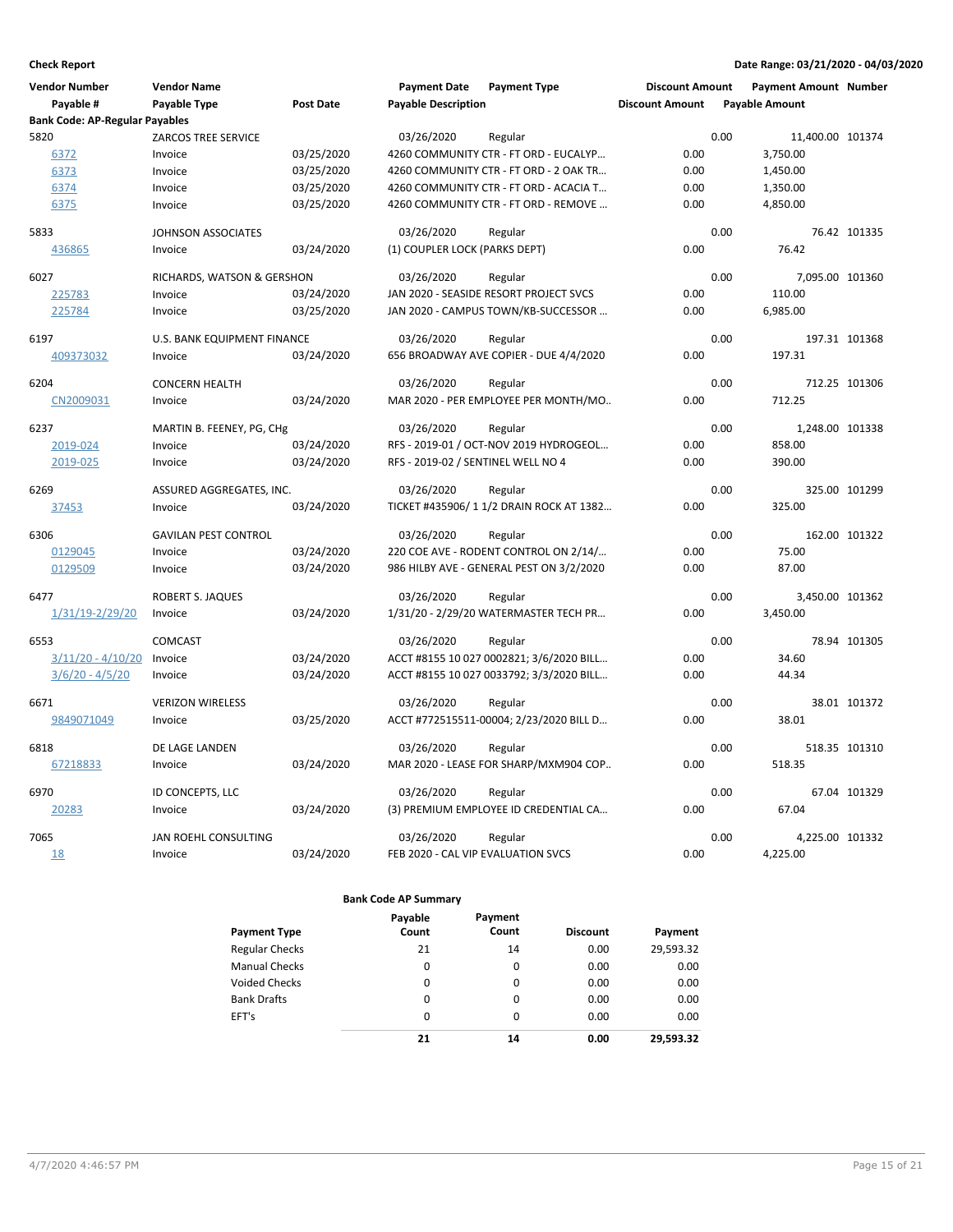| <b>Vendor Number</b>                  | <b>Vendor Name</b>                  |            | Payment Date Payment Type     |                   | <b>Discount Amount</b> |                       | <b>Payment Amount Number</b> |                      |
|---------------------------------------|-------------------------------------|------------|-------------------------------|-------------------|------------------------|-----------------------|------------------------------|----------------------|
| Payable #                             | Payable Type                        | Post Date  | <b>Payable Description</b>    |                   | <b>Discount Amount</b> | <b>Payable Amount</b> |                              |                      |
| <b>Bank Code: PY-Payroll Payables</b> |                                     |            |                               |                   |                        |                       |                              |                      |
| 7124                                  | U.S. BANK N.A. - PARS ARS 457 & SRP |            | 04/03/2020                    | <b>Bank Draft</b> |                        | 0.00                  |                              | 5,479.33 1006671459  |
| <b>INV0004185</b>                     | Invoice                             | 03/12/2020 | PARS-ARS 457 6746022400       |                   | 0.00                   |                       | 5,479.33                     |                      |
| 7124                                  | U.S. BANK N.A. - PARS ARS 457 & SRP |            | 04/03/2020                    | Bank Draft        |                        | 0.00                  |                              | 2,087.62 1006671459  |
| <b>INV0004239</b>                     | Invoice                             | 03/26/2020 | PARS-ARS 457 6746022400       |                   | 0.00                   |                       | 2,087.62                     |                      |
| 7124                                  | U.S. BANK N.A. - PARS ARS 457 & SRP |            | 04/03/2020                    | <b>Bank Draft</b> |                        | 0.00                  |                              | 19.43 1006671459     |
| <b>INV0004218</b>                     | Invoice                             | 03/26/2020 | PARS-ARS 457 6746022400       |                   | 0.00                   |                       | 19.43                        |                      |
| 7124                                  | U.S. BANK N.A. - PARS ARS 457 & SRP |            | 04/03/2020                    | <b>Bank Draft</b> |                        | 0.00                  |                              | -4,020.00 2159510242 |
| CM0000381                             | Credit Memo                         | 03/26/2020 | PARS MARCH 2020 EXCESS CREDIT |                   | 0.00                   |                       | $-4,020.00$                  |                      |
| 7124                                  | U.S. BANK N.A. - PARS ARS 457 & SRP |            | 04/03/2020                    | <b>Bank Draft</b> |                        | 0.00                  |                              | 3,424.14 2159510242  |
| <b>INV0004180</b>                     | Invoice                             | 03/12/2020 | PARS 6746022500               |                   | 0.00                   |                       | 3,424.14                     |                      |
| 7124                                  | U.S. BANK N.A. - PARS ARS 457 & SRP |            | 04/03/2020                    | <b>Bank Draft</b> |                        | 0.00                  |                              | 3,189.73 2159510242  |
| <b>INV0004234</b>                     | Invoice                             | 03/26/2020 | PARS 6746022500               |                   | 0.00                   |                       | 3.189.73                     |                      |
| 7124                                  | U.S. BANK N.A. - PARS ARS 457 & SRP |            | 04/03/2020                    | Bank Draft        |                        | 0.00                  |                              | 236.19 2159510242    |
| <b>INV0004216</b>                     | Invoice                             | 03/26/2020 | PARS 6746022500               |                   | 0.00                   |                       | 236.19                       |                      |

| <b>Payment Type</b>   | Payable<br>Count | Payment<br>Count | <b>Discount</b> | Payment   |
|-----------------------|------------------|------------------|-----------------|-----------|
| <b>Regular Checks</b> | 0                | 0                | 0.00            | 0.00      |
| <b>Manual Checks</b>  | 0                | 0                | 0.00            | 0.00      |
| <b>Voided Checks</b>  | 0                | 0                | 0.00            | 0.00      |
| <b>Bank Drafts</b>    | 7                | 7                | 0.00            | 10,416.44 |
| EFT's                 | 0                | $\Omega$         | 0.00            | 0.00      |
|                       |                  |                  | 0.00            | 10,416.44 |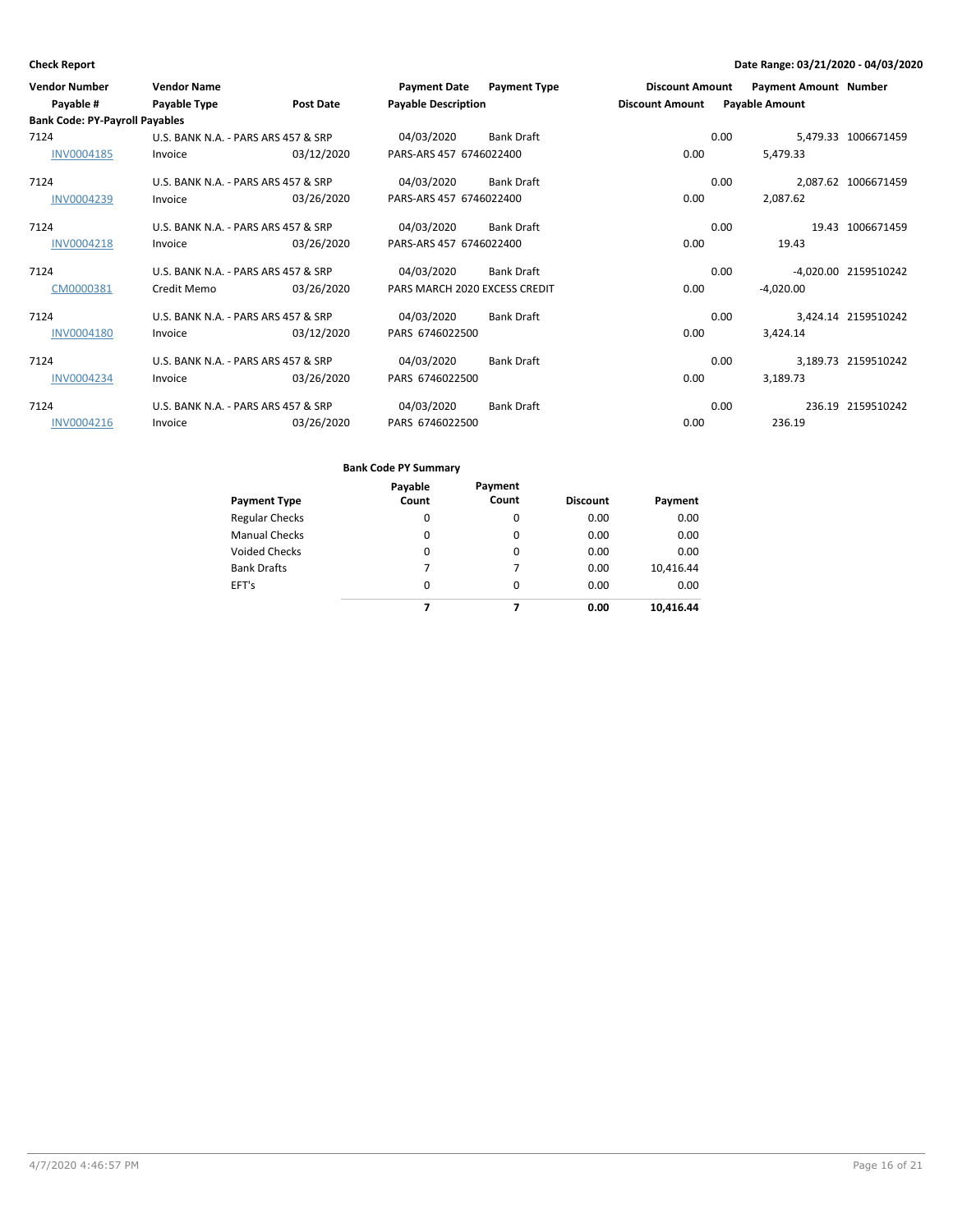| <b>Vendor Number</b><br><b>Vendor Name</b> |                              | <b>Payment Date</b><br><b>Payment Type</b> | <b>Discount Amount</b>                    | <b>Payment Amount Number</b> |                       |  |
|--------------------------------------------|------------------------------|--------------------------------------------|-------------------------------------------|------------------------------|-----------------------|--|
| Pavable #                                  | <b>Pavable Type</b>          | Post Date                                  | <b>Payable Description</b>                | <b>Discount Amount</b>       | <b>Pavable Amount</b> |  |
| <b>Bank Code: AP-Regular Payables</b>      |                              |                                            |                                           |                              |                       |  |
| 7217                                       | <b>FRANK J. CHRISTIE</b>     |                                            | 03/26/2020<br>Regular                     | 0.00                         | 100.00 101321         |  |
| 246713                                     | Invoice                      | 03/24/2020                                 | (1) NEW VINYL LETTERING ON STREET SIGN    | 0.00                         | 100.00                |  |
| 7263                                       | REGIONAL GOVERNMENT SERVICES |                                            | 03/26/2020<br>Regular                     | 0.00                         | 1.131.00 101358       |  |
| 10735                                      | Invoice                      | 03/24/2020                                 | FEB 2020 - SEASIDE FINANCIAL SVCS / 1480- | 0.00                         | 1,131.00              |  |

| <b>Payment Type</b>   | Payable<br>Count | Payment<br>Count | <b>Discount</b> | Payment  |
|-----------------------|------------------|------------------|-----------------|----------|
| <b>Regular Checks</b> | 2                | 2                | 0.00            | 1,231.00 |
| <b>Manual Checks</b>  | 0                | 0                | 0.00            | 0.00     |
| <b>Voided Checks</b>  | 0                | 0                | 0.00            | 0.00     |
| <b>Bank Drafts</b>    | 0                | 0                | 0.00            | 0.00     |
| EFT's                 | $\Omega$         | $\Omega$         | 0.00            | 0.00     |
|                       | 2                | 2                | 0.00            | 1.231.00 |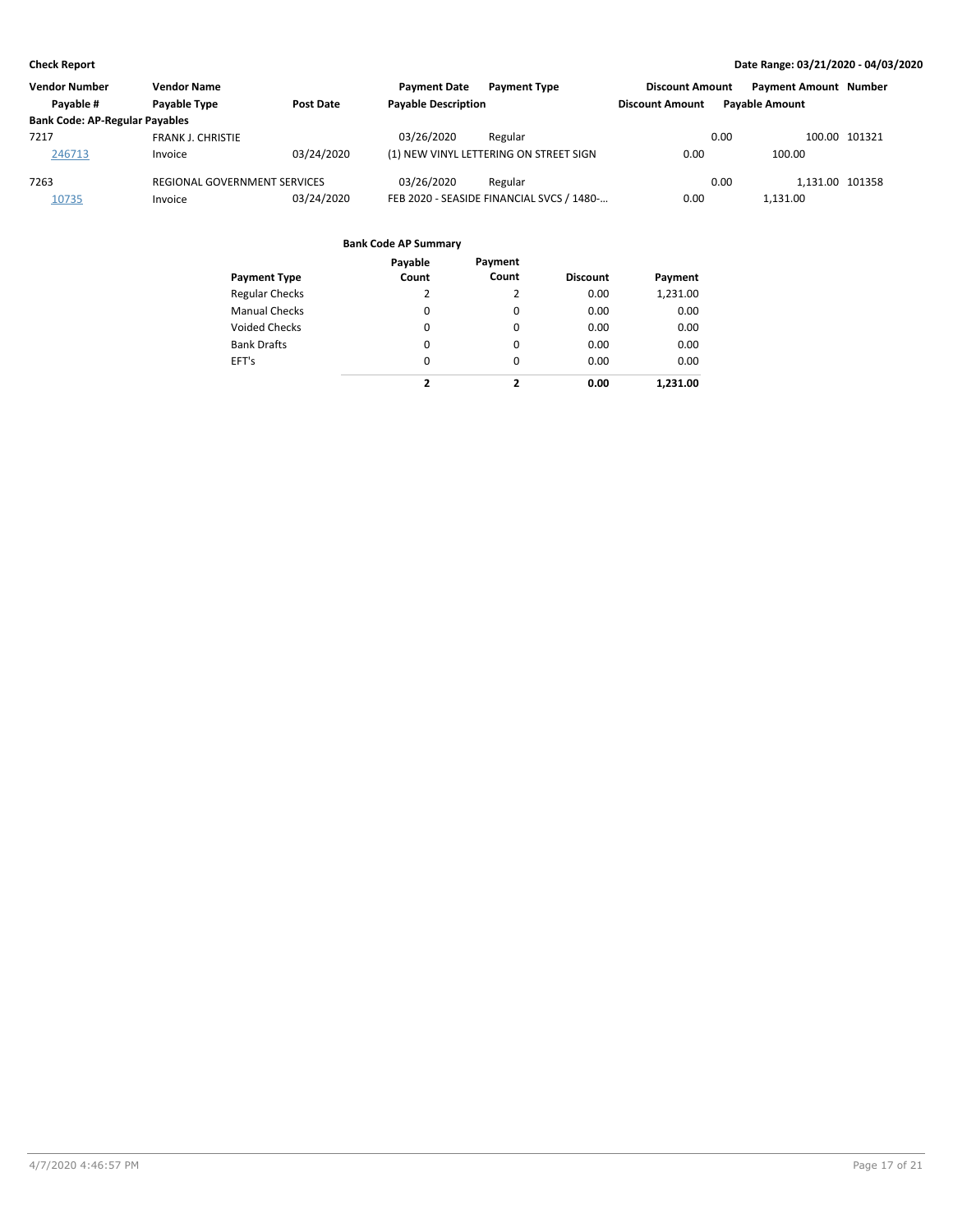| <b>Vendor Number</b>                  | <b>Vendor Name</b> |                  | <b>Payment Date</b>        | <b>Payment Type</b> | <b>Discount Amount</b> | <b>Payment Amount Number</b> |                |
|---------------------------------------|--------------------|------------------|----------------------------|---------------------|------------------------|------------------------------|----------------|
| Pavable #                             | Payable Type       | <b>Post Date</b> | <b>Payable Description</b> |                     | <b>Discount Amount</b> | <b>Pavable Amount</b>        |                |
| <b>Bank Code: PY-Payroll Payables</b> |                    |                  |                            |                     |                        |                              |                |
| 7370                                  | UPEC, LOCAL 792    |                  | 03/26/2020                 | Regular             |                        | 0.00                         | 1.662.50 19095 |
| <b>INV0004187</b>                     | Invoice            | 03/12/2020       | LIUNA/UNION DUES           |                     | 0.00                   | 831.25                       |                |
| INV0004241                            | Invoice            | 03/26/2020       | LIUNA/UNION DUES           |                     | 0.00                   | 831.25                       |                |

| Payment Type          | Payable<br>Count        | Payment<br>Count | <b>Discount</b> | Payment  |
|-----------------------|-------------------------|------------------|-----------------|----------|
| <b>Regular Checks</b> | 2                       | 1                | 0.00            | 1,662.50 |
| <b>Manual Checks</b>  | 0                       | 0                | 0.00            | 0.00     |
| <b>Voided Checks</b>  | 0                       | 0                | 0.00            | 0.00     |
| <b>Bank Drafts</b>    | 0                       | 0                | 0.00            | 0.00     |
| EFT's                 | $\Omega$                | 0                | 0.00            | 0.00     |
|                       | $\overline{\mathbf{z}}$ | 1                | 0.00            | 1.662.50 |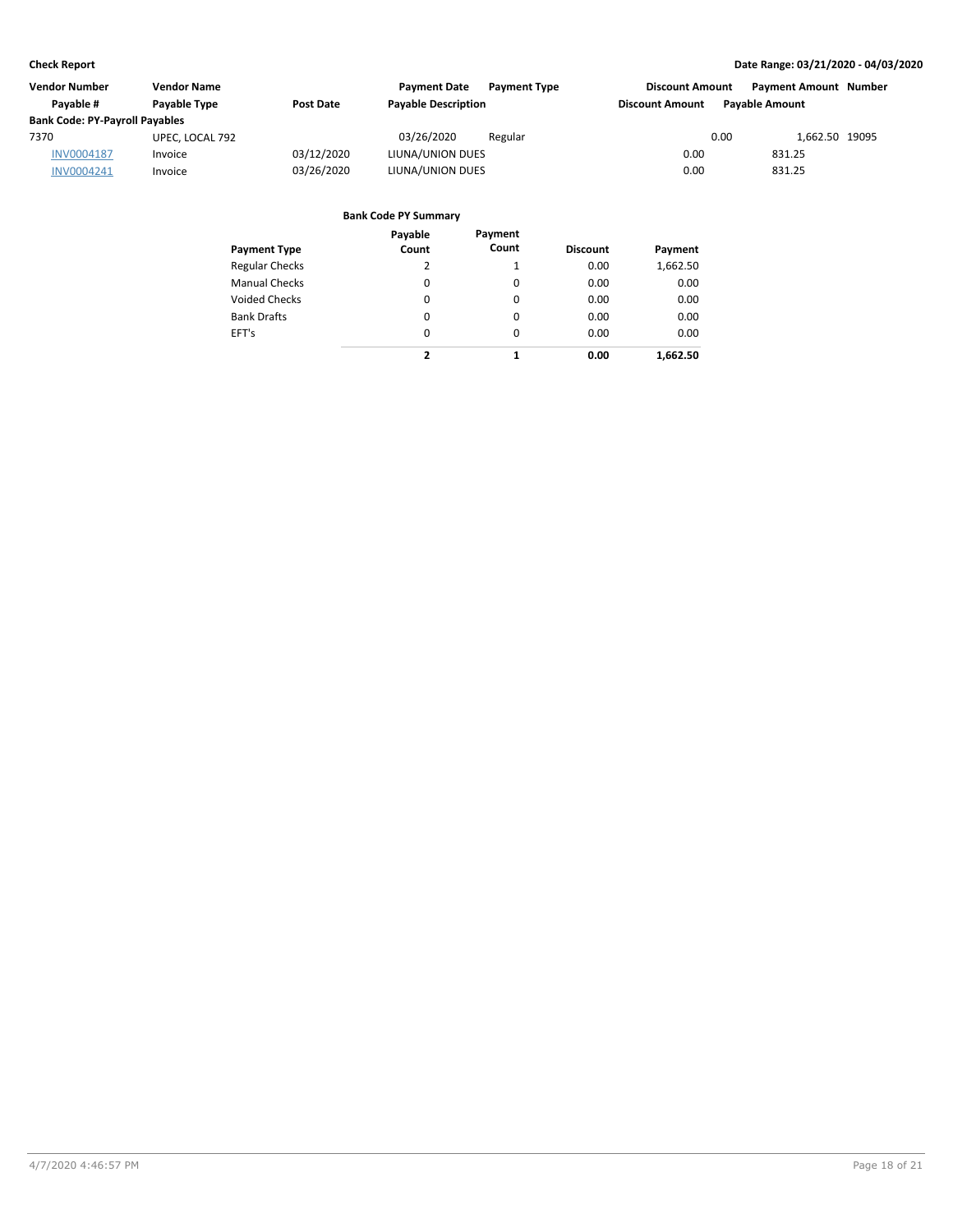| <b>Vendor Number</b>                               | <b>Vendor Name</b>                     |                  | <b>Payment Date</b>                | <b>Payment Type</b>                             | <b>Discount Amount</b> |      | <b>Payment Amount Number</b>  |               |
|----------------------------------------------------|----------------------------------------|------------------|------------------------------------|-------------------------------------------------|------------------------|------|-------------------------------|---------------|
| Payable #<br><b>Bank Code: AP-Regular Payables</b> | Payable Type                           | <b>Post Date</b> | <b>Payable Description</b>         |                                                 | <b>Discount Amount</b> |      | <b>Payable Amount</b>         |               |
| 7672                                               | PATRICIA A. LINTELL                    |                  | 03/26/2020                         | Regular                                         |                        | 0.00 |                               | 100.00 101354 |
| 3/17/2020                                          | Invoice                                | 03/24/2020       | 3/17/2020 SCSD BOARD MEETING       |                                                 | 0.00                   |      | 100.00                        |               |
| 7763                                               | GREENWASTE RECOVERY, INC.              |                  | 03/26/2020                         | Regular                                         |                        | 0.00 |                               | 254.56 101327 |
| 0004616437                                         | Invoice                                | 03/24/2020       |                                    | SITE 181128-0001 / DISPOSAL CHARGE - TRA        | 0.00                   |      | 254.56                        |               |
| 8014                                               | PAXTON ASSOCIATES                      |                  | 03/26/2020                         | Regular                                         |                        | 0.00 | 2,900.00 101355               |               |
| 1374                                               | Invoice                                | 03/24/2020       |                                    | 1/26/20 - 2/25/20 WATERMASTER ADMIN S           | 0.00                   |      | 2,900.00                      |               |
| 8021                                               | SEASIDE CHRYSLER DODGE JEEP RAM        |                  | 03/26/2020                         | Regular                                         |                        | 0.00 | 1,060.18 101363               |               |
| 30843                                              | Invoice                                | 03/25/2020       | (1) HOSE-POW                       |                                                 | 0.00                   |      | 27.31                         |               |
| 30851                                              | Invoice                                | 03/25/2020       | $(1)$ LINE - A/C                   |                                                 | 0.00                   |      | 107.50                        |               |
| 75254                                              | Invoice                                | 03/25/2020       |                                    | BRAKES/AC CONDENSER REPAIR TO 2019 D            | 0.00                   |      | 925.37                        |               |
| 8142                                               | US FOODS, INC.                         |                  | 03/26/2020                         | Regular                                         |                        | 0.00 |                               | 965.89 101370 |
| 3900637                                            | Invoice                                | 03/24/2020       |                                    | FOOD DELIVERY ON 3/10/2020 TO 986 HILBY         | 0.00                   |      | 965.89                        |               |
| 8154                                               | GREEN VALLEY LANDSCAPE, INC.           |                  | 03/26/2020                         | Regular                                         |                        | 0.00 |                               | 81.88 101326  |
| 13813                                              | Invoice                                | 03/24/2020       | (5) CHAIN ADJUSTERS (PARKS DEPT)   |                                                 | 0.00                   |      | 81.88                         |               |
| 8332                                               | <b>IVY SIMPSON</b>                     |                  | 03/26/2020                         | Regular                                         |                        | 0.00 |                               | 216.00 101331 |
| 1358                                               | Invoice                                | 03/24/2020       |                                    | WEEKLY INTERIOR PLANT SVC 3/2/2020              | 0.00                   |      | 216.00                        |               |
| 8426                                               | <b>CLIFTONLARSONALLEN LLP</b>          |                  | 03/26/2020                         | Regular                                         |                        | 0.00 | 2,195.00 101304               |               |
| 2389915                                            | Invoice                                | 03/24/2020       | AUDIT SVCS THROUGH 2/28/2020       |                                                 | 0.00                   |      | 2,195.00                      |               |
|                                                    |                                        |                  |                                    |                                                 |                        |      |                               |               |
| 8455<br>3/17/2020                                  | JERRY BLACKWELDER                      | 03/24/2020       | 03/26/2020                         | Regular                                         | 0.00                   | 0.00 | 100.00                        | 100.00 101333 |
|                                                    | Invoice                                |                  | 3/17/2020 SCSD BOARD MEETING       |                                                 |                        |      |                               |               |
| 8622                                               | EDWARDS TRUCK CENTER, INC.             |                  | 03/26/2020                         | Regular                                         |                        | 0.00 |                               | 801.37 101314 |
| 67061                                              | Invoice                                | 03/24/2020       | <b>REPAIR WORK TO SWEEPER #673</b> |                                                 | 0.00                   |      | 801.37                        |               |
| 8791                                               | <b>MONTEREY ONE WATER</b>              |                  | 03/26/2020                         | Regular                                         |                        | 0.00 | 1,463.47 101347               |               |
| 12683                                              | Invoice                                | 03/25/2020       |                                    | JULY-SEPT 2018 - GREASE PROGRAM OUTSI           | 0.00                   |      | 1,463.47                      |               |
| 8791                                               | <b>MONTEREY ONE WATER</b>              |                  | 03/26/2020                         | Regular                                         |                        | 0.00 |                               | 306.00 101348 |
| <b>MAN #13465</b>                                  | Invoice                                | 03/25/2020       |                                    | JAN 2020 - GREASE LOADS FOR ACCT #21-00         | 0.00                   |      | 187.00                        |               |
| <b>MAN #13547</b>                                  | Invoice                                | 03/25/2020       |                                    | JAN 2020 - BIOCELL LOADS FOR ACCT #22-0         | 0.00                   |      | 119.00                        |               |
| 8979                                               | ERROL L. MONTGOMERY & ASSOCIATES, INC. |                  | 03/26/2020                         | Regular                                         |                        | 0.00 | 1,902.50 101316               |               |
| 9150-20-1                                          | Invoice                                | 03/24/2020       |                                    | FEB 2020 - GEN. HYDROGEOLOGIC CONSULT           | 0.00                   |      | 1,902.50                      |               |
| 9041                                               | PARTNERS FOR PEACE                     |                  | 03/26/2020                         | Regular                                         |                        | 0.00 | 2,055.39 101353               |               |
| <b>6, YEAR 2</b>                                   | Invoice                                | 03/24/2020       |                                    | FEB 2020 - CALVIP GRANT FOR LOVING SOL          | 0.00                   |      | 2,055.39                      |               |
|                                                    |                                        |                  |                                    |                                                 |                        |      |                               |               |
| 9106<br>16032                                      | THE SOHAGI LAW GROUP<br>Invoice        | 03/25/2020       | 03/26/2020                         | Regular<br>FEB 2020 - CAMPUS TOWN CENTER SVCS   | 0.00                   | 0.00 | 46,917.55 101366<br>46,917.55 |               |
|                                                    |                                        |                  |                                    |                                                 |                        |      |                               |               |
| 9247                                               | <b>VERIZON CONNECT NWF INC.</b>        |                  | 03/26/2020                         | Regular                                         |                        | 0.00 | 1,848.95 101371               |               |
| OSV000002045015 Invoice                            |                                        | 03/25/2020       |                                    | FEB 2020 - MONTHLY SVC FOR GPS DEVICES          | 0.00                   |      | 1,848.95                      |               |
| 9366                                               | CLARK PEST CONTROL OF STOCKTON, INC.   |                  | 03/26/2020                         | Regular                                         |                        | 0.00 |                               | 550.00 101303 |
| 25664144                                           | Invoice                                | 03/24/2020       |                                    | 4260 GIGLING RD - PEST-AWAY SVC 12/23/2         | 0.00                   |      | 550.00                        |               |
| 9391                                               | INTERNATIONAL BUSINESS INFO. TECH      |                  | 03/26/2020                         | Regular                                         |                        | 0.00 | 6,000.00 101330               |               |
| 2459                                               | Invoice                                | 03/25/2020       | LEFTA FTO SOFTWARE/SUPPORT         |                                                 | 0.00                   |      | 6,000.00                      |               |
| 9392                                               | TRABOH, INC.                           |                  | 03/26/2020                         | Regular                                         |                        | 0.00 |                               | 208.50 101367 |
| SC881036                                           | Invoice                                | 03/25/2020       |                                    | BLDG #7693 - CHILD DEV CTR - HEATER SVC         | 0.00                   |      | 208.50                        |               |
|                                                    |                                        |                  |                                    |                                                 |                        |      |                               |               |
| 9393<br><b>CITATIONS</b>                           | <b>FRANK DeANGELIS</b>                 | 03/24/2020       | 03/26/2020                         | Regular<br>REFUND FOR CITATION #'S 01359, 01416 | 0.00                   | 0.00 | 900.00                        | 900.00 101320 |
|                                                    | Invoice                                |                  |                                    |                                                 |                        |      |                               |               |
| 9394                                               | <b>MIRIAM WHITTON</b>                  |                  | 03/26/2020                         | Regular                                         |                        | 0.00 |                               | 194.00 101342 |
| 139603                                             | Invoice                                | 03/24/2020       |                                    | ACTIVITY REFUND FOR SPRING DAY CAMP             | 0.00                   |      | 194.00                        |               |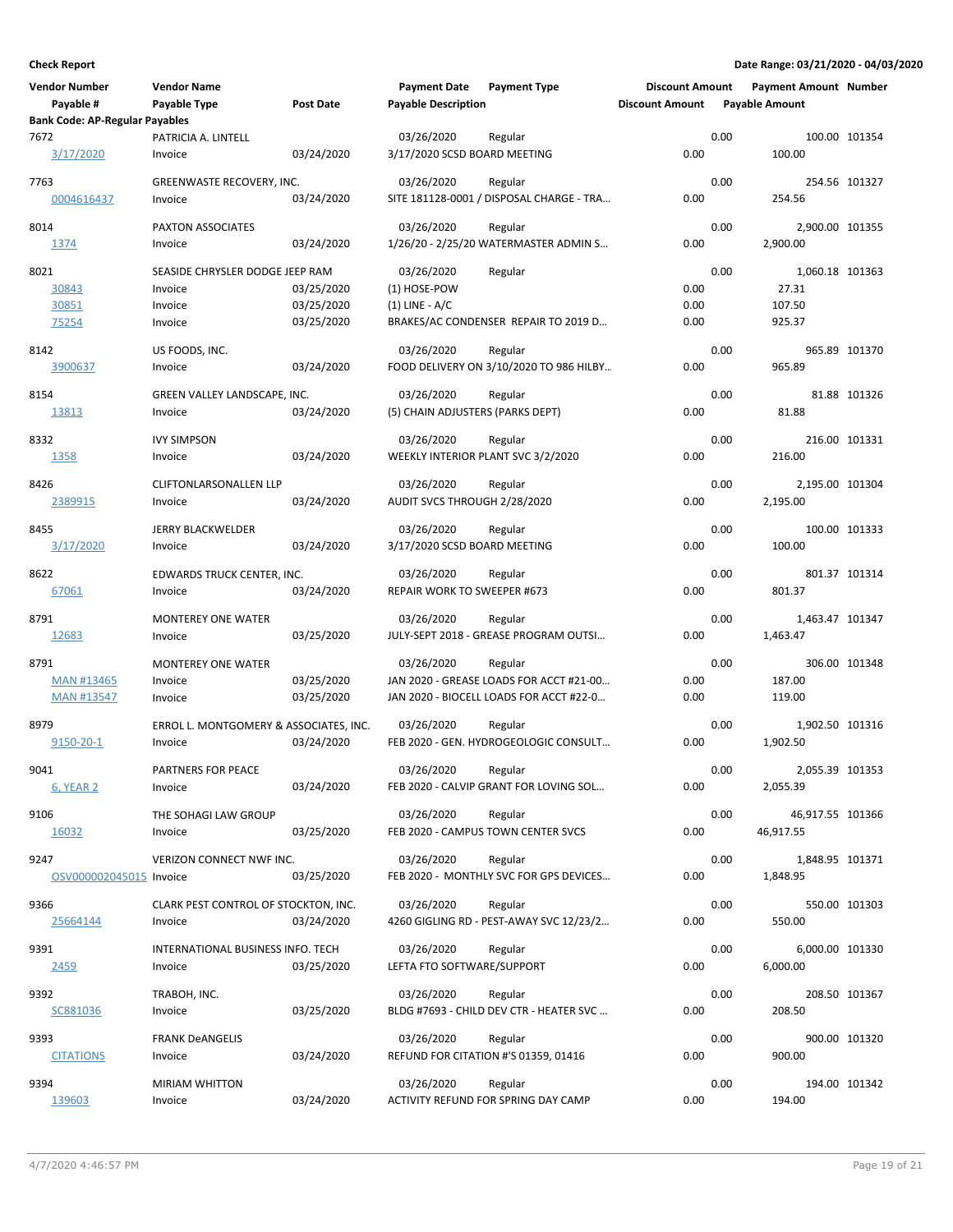| <b>Vendor Number</b> | <b>Vendor Name</b>                   |                  | <b>Payment Date</b>        | <b>Payment Type</b>                    | <b>Discount Amount</b> |      | <b>Payment Amount Number</b> |               |
|----------------------|--------------------------------------|------------------|----------------------------|----------------------------------------|------------------------|------|------------------------------|---------------|
| Payable #            | Payable Type                         | <b>Post Date</b> | <b>Payable Description</b> |                                        | <b>Discount Amount</b> |      | <b>Payable Amount</b>        |               |
| 9395                 | <b>FRANCES McCALLUM</b>              |                  | 03/26/2020                 | Regular                                |                        | 0.00 |                              | 805.31 101319 |
| 129596               | Invoice                              | 03/24/2020       |                            | DEPOSIT REFUND-OLDEMEYER CTR (NARCOT   | 0.00                   |      | 805.31                       |               |
| 9396                 | <b>EMBER BOSSARD</b>                 |                  | 03/26/2020                 | Regular                                |                        | 0.00 |                              | 546.00 101315 |
| 129595               | Invoice                              | 03/24/2020       |                            | FACILITY REFUND - SEASIDE COMMUNITY CT | 0.00                   |      | 546.00                       |               |
| 9397                 | <b>ANA BONILLA</b>                   |                  | 03/26/2020                 | Regular                                |                        | 0.00 |                              | 15.00 101298  |
| 129622               | Invoice                              | 03/24/2020       |                            | REFUND FOR ZUMBA FITNESS (MAR 2020)    | 0.00                   |      | 15.00                        |               |
| 9398                 | ALEXANDRA JAMES                      |                  | 03/26/2020                 | Regular                                |                        | 0.00 |                              | 12.00 101297  |
| 129666               | Invoice                              | 03/24/2020       |                            | REFUND FOR ISRAELI FOLK DANCE (MAR 20  | 0.00                   |      | 12.00                        |               |
| 9399                 | <b>JULIE CAMPBELL</b>                |                  | 03/26/2020                 | Regular                                |                        | 0.00 |                              | 15.00 101336  |
| 129627               | Invoice                              | 03/24/2020       |                            | REFUND FOR ZUMBA FITNESS (MAR 2020)    | 0.00                   |      | 15.00                        |               |
| 9400                 | ATHENA SMITH-PERRY                   |                  | 03/26/2020                 | Regular                                |                        | 0.00 |                              | 43.50 101300  |
| 129712               | Invoice                              | 03/24/2020       |                            | DEPOSIT REFUND FOR SOPER PARK ON 2/29  | 0.00                   |      | 43.50                        |               |
| 9401                 | RAFTELIS FINANCIAL CONSULTANTS, INC. |                  | 03/26/2020                 | Regular                                |                        | 0.00 | 3,000.00 101357              |               |
| 14036                | Invoice                              | 03/24/2020       |                            | JAN 2020 - SEASIDE 2020 GOVERNANCE WO  | 0.00                   |      | 3,000.00                     |               |
| 9402                 | MICHAEL JETER                        |                  | 03/26/2020                 | Regular                                |                        | 0.00 |                              | 56.50 101341  |
| R00009525            | Invoice                              | 03/24/2020       |                            | REFUND FOR DOUBLE CHG - BUSINESS LIC O | 0.00                   |      | 56.50                        |               |
| 9403                 | <b>MARGARITA RODRIGUEZ</b>           |                  | 03/26/2020                 | Regular                                |                        | 0.00 |                              | 201.50 101337 |
| 129715               | Invoice                              | 03/24/2020       |                            | FACILITY REFUND FOR SOPER PARK 3/15/20 | 0.00                   |      | 201.50                       |               |
| 9404                 | <b>REYNA PEREZ</b>                   |                  | 03/26/2020                 | Regular                                |                        | 0.00 | 2,334.75 101359              |               |
| 129802               | Invoice                              | 03/24/2020       |                            | DEPOSIT REFUND FOR OLDEMEYER CTR 3/21  | 0.00                   |      | 2,334.75                     |               |
| 9405                 | WARREN H. HAGOOD                     |                  | 03/26/2020                 | Regular                                |                        | 0.00 |                              | 900.00 101373 |
| DEP 7/19/20          | Invoice                              | 03/24/2020       |                            | DEPOSIT FOR SUNDAY BLUES ON 7/19/2020  | 0.00                   |      | 900.00                       |               |
| 9406                 | ROBERT P. STALLINGS                  |                  | 03/26/2020                 | Regular                                |                        | 0.00 |                              | 440.00 101361 |
| DEP 7/26/20          | Invoice                              | 03/24/2020       |                            | DEPOSIT FOR SUNDAY BLUES ON 7/26/2020  | 0.00                   |      | 440.00                       |               |
| 9407                 | <b>CHARLES W. BLACK</b>              |                  | 03/26/2020                 | Regular                                |                        | 0.00 |                              | 437.56 101302 |
| 2222020              | Invoice                              | 03/24/2020       | (60) KOBE BRYANT SHIRTS    |                                        | 0.00                   |      | 437.56                       |               |

|                       | Payable  | Payment  |                 |           |
|-----------------------|----------|----------|-----------------|-----------|
| <b>Payment Type</b>   | Count    | Count    | <b>Discount</b> | Payment   |
| <b>Regular Checks</b> | 37       | 34       | 0.00            | 79,828.36 |
| <b>Manual Checks</b>  | 0        | 0        | 0.00            | 0.00      |
| <b>Voided Checks</b>  | 0        | 0        | 0.00            | 0.00      |
| <b>Bank Drafts</b>    | $\Omega$ | 0        | 0.00            | 0.00      |
| EFT's                 | $\Omega$ | $\Omega$ | 0.00            | 0.00      |
|                       | 37       | 34       | 0.00            | 79.828.36 |